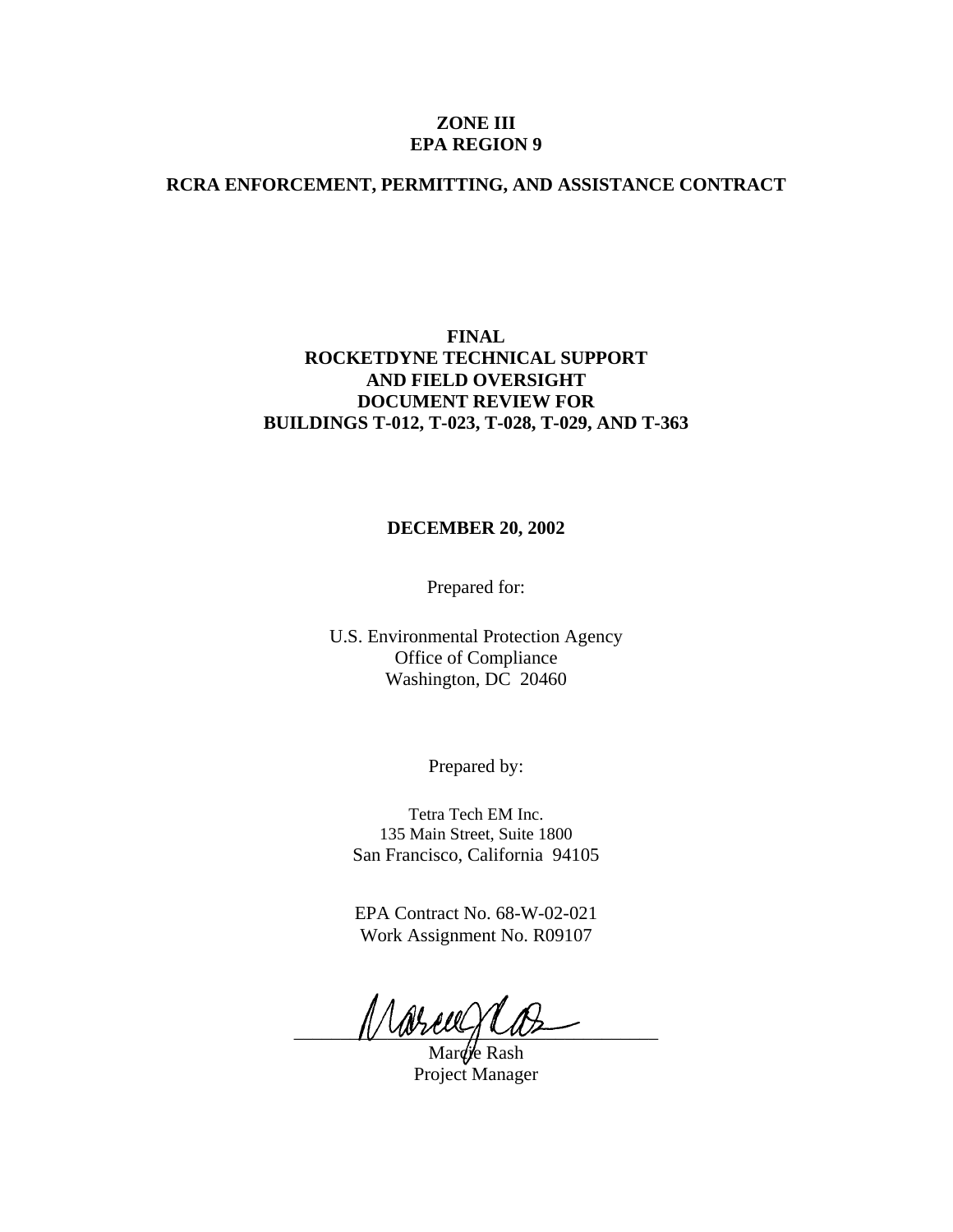| <b>Section</b><br>Page |     |                                                |  |  |
|------------------------|-----|------------------------------------------------|--|--|
|                        |     |                                                |  |  |
|                        |     |                                                |  |  |
| 1.0                    |     |                                                |  |  |
| 2.0                    |     |                                                |  |  |
| 3.0                    |     |                                                |  |  |
|                        | 3.1 | GENERAL COMMENTS TO ROCKETDYNE DOCUMENTS3      |  |  |
|                        | 3.2 | SITE-SPECIFIC COMMENTS TO ROCKETDYNE DOCUMENTS |  |  |
|                        | 3.3 |                                                |  |  |
|                        | 3.4 |                                                |  |  |
| 4.0                    |     |                                                |  |  |
|                        |     |                                                |  |  |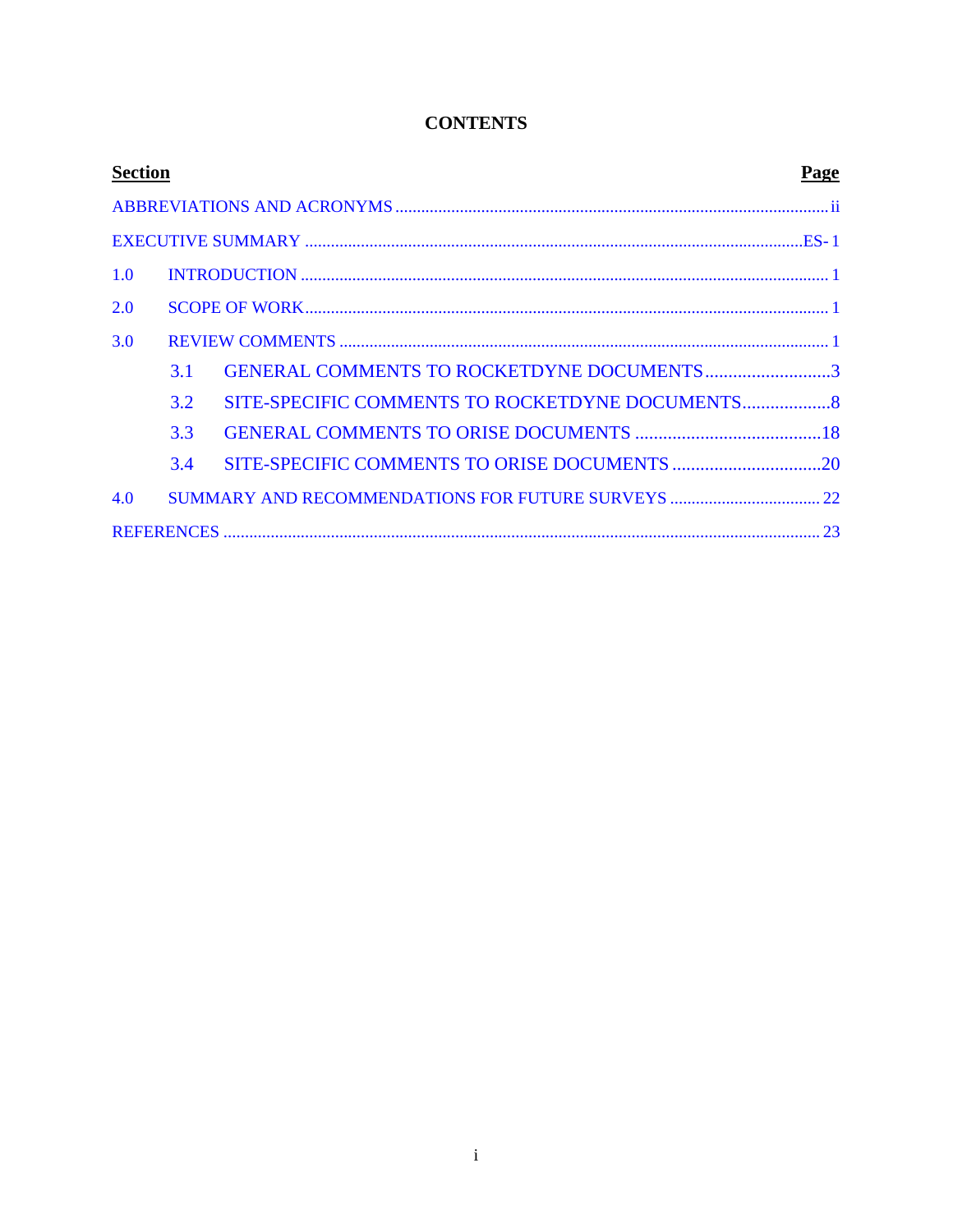# <span id="page-2-0"></span>**ABBREVIATIONS AND ACRONYMS**

| <b>ALARA</b>                                                              | As low as reasonably achievable                                                                                                                                      |
|---------------------------------------------------------------------------|----------------------------------------------------------------------------------------------------------------------------------------------------------------------|
| <b>CERCLA</b><br>$\text{cm}^2$<br>Co<br>COC<br>$\mathbf{C}$ s             | Comprehensive Environmental Response, Compensation, and Liability Act<br>Square centimeter<br>Cobalt<br>Contaminants of concern<br>Cesium                            |
| <b>DHS</b><br><b>DOE</b><br>dpm                                           | Department of Health Services<br>Department of Energy<br>Disintegrations per minute                                                                                  |
| <b>EPA</b><br><b>ESSAP</b><br><b>ETEC</b>                                 | U.S. Environmental Protection Agency<br>Environmental Survey and Site Assessment Program<br>Energy Technology and Engineering Center                                 |
| kW                                                                        | Kilowatt                                                                                                                                                             |
| m <sup>2</sup><br>Mn<br><b>MARSSIM</b><br>$\mu R/hr$<br><b>MDC</b><br>Mev | Square meter<br>Manganese<br>Multi-Agency Radiation Site Survey Investigation Manual<br>MicroRem per hour<br>Minimum detectable concentration<br>Mega-electron volts |
| NaI<br><b>NRC</b><br><b>NuReg</b>                                         | Sodium iodide<br><b>Nuclear Regulatory Commission</b><br>NRC regulation                                                                                              |
| <b>ORISE</b>                                                              | Oak Ridge Institute for Science and Education                                                                                                                        |
| pCi/g                                                                     | Picocuries per gram                                                                                                                                                  |
| Ra<br><b>RCRA</b><br><b>REPA</b><br>Rocketdyne                            | Radium<br>Resource Conservation and Recovery Act<br>RCRA Enforcement, Permitting, and Assistance<br>Boeing-Rocketdyne                                                |
| <b>SSFL</b>                                                               | Santa Susana Field Laboratory                                                                                                                                        |
| <b>Tetra Tech</b>                                                         | Tetra Tech EM Inc.                                                                                                                                                   |
| ZnS                                                                       | Zinc sulfide                                                                                                                                                         |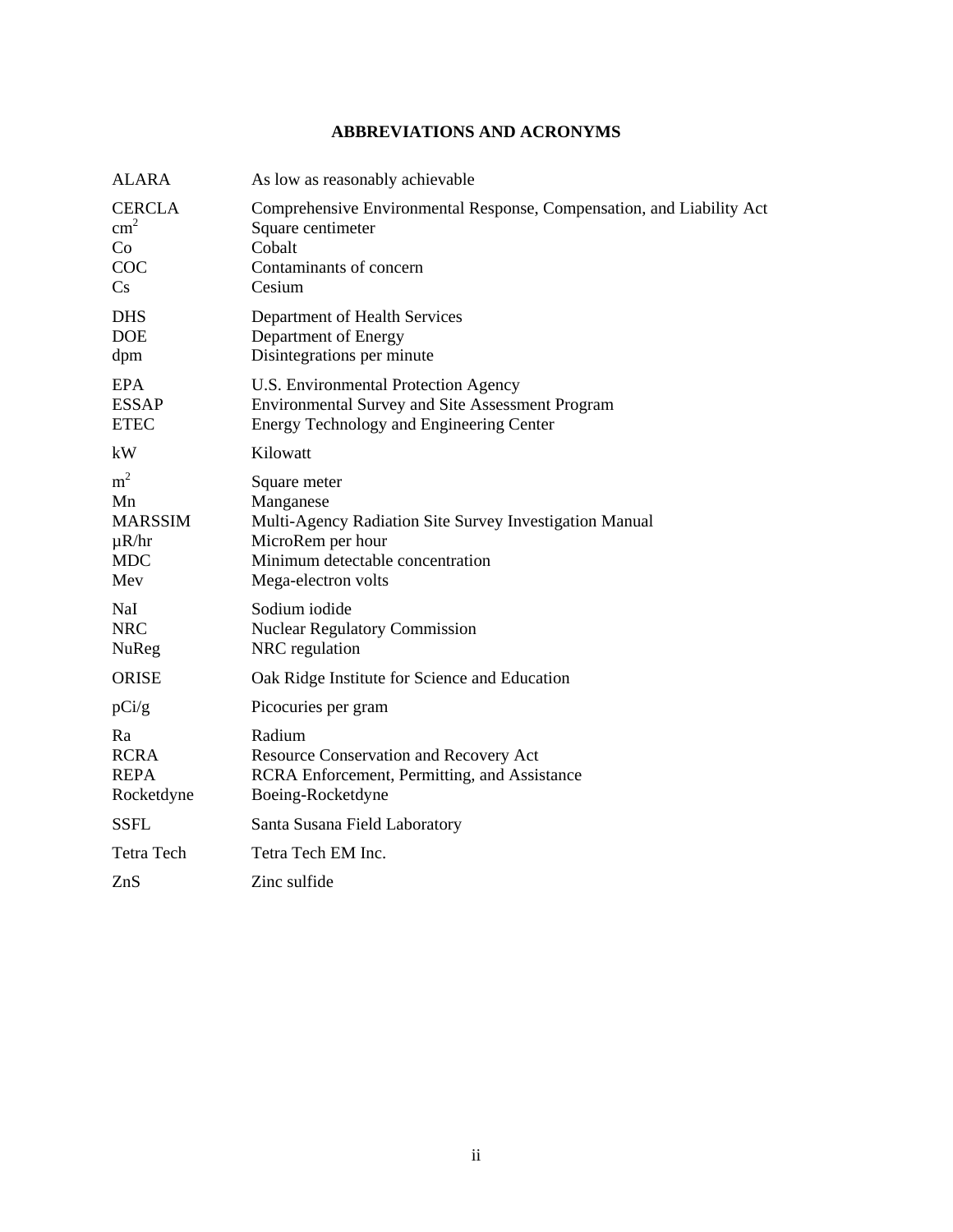# <span id="page-3-0"></span>**EXECUTIVE SUMMARY**

On May 30, 1997, Tetra Tech EM Inc. (Tetra Tech) received Work Assignment No. R09107 from the U.S. Environmental Protection Agency (EPA) Region 9, under Contract No. 68-W-02-021, Resource Conservation and Recovery Act Enforcement, Permitting, and Assistance, Zone III. Tetra Tech was tasked to perform an independent evaluation of the process used to assess the radiological status of Buildings T-012, T-023, T-028, T-029, and T-363 at the Boeing-Rocketdyne (Rocketdyne) Santa Susana Field Laboratory in Santa Susana, California.

The work assignment has three basic components: (1) technical review and documentation of measurements performed by Rocketdyne and the Department of Energy (DOE) contractor (Environmental Survey and Site Assessment Program, Energy/Environment Systems Division, Oak Ridge Institute for Science and Education [ORISE]); (2) independent measurements by the EPA contractor (Tetra Tech); and (3) evaluation of independent measurements performed by Tetra Tech. This report documents an initial and a final technical review of the following categories of documentation: (1) decommissioning survey work plans and final radiological survey reports prepared by Rocketdyne for five buildings selected by EPA for a technical review and (2) oversight and confirmation surveys performed by ORISE.

Tetra Tech's principal recommendation from the initial (Part I) review is that any future final status surveys should be performed and documented in accordance with EPA's Multi-agency Radiation Site Survey Investigation Manual (MARSSIM, Revision 1) (2000) guidance to establish consistency and broader acceptance of the techniques used for facility characterization. Use of MARSSIM also should allow conclusions to be based on sound, statistical principles that provide perhaps the clearest published approach for demonstration of compliance with radioactivity concentration limits. It is noted that surveys performed prior to the introduction of MARSSIM need not be repeated, as long as adequate quality can be supported and documented. Any future surveys should be performed in accordance with MARSSIM to facilitate full peer and public review.

With respect to the overall level of quality of the surveys and the thoroughness of the reports performed by Rocketdyne, Tetra Tech has identified some comments that if incorporated, could improve future survey documentation. These comments are summarized in [Section 4.0.](#page-26-0) Tetra Tech also made minor recommendations concerning documentation of scan surveys performed by the DOE contractor, ORISE. These comments also are summarized in [Section 4.0.](#page-26-0)

ES-1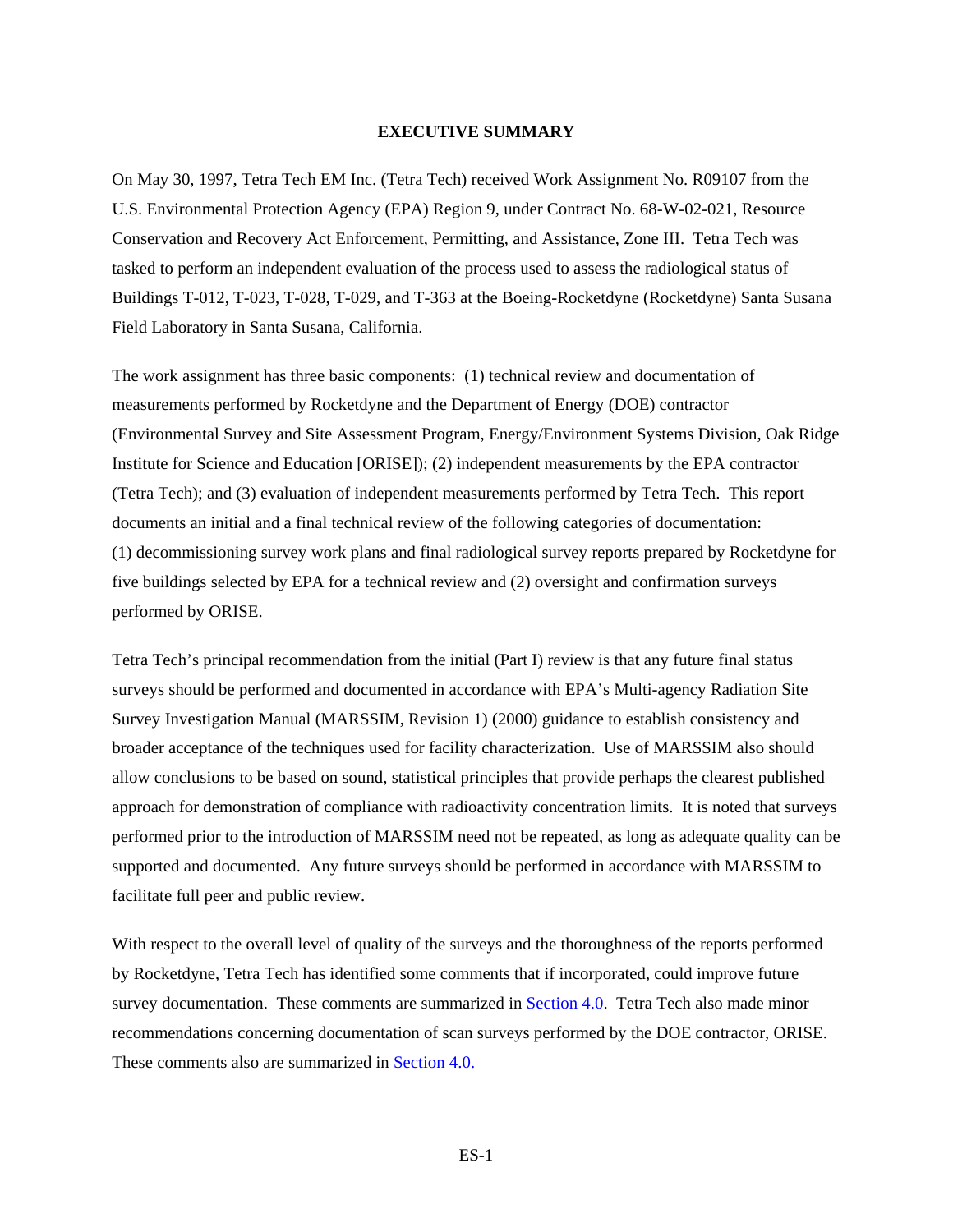Based on reviews of survey procedures and reports, Tetra Tech concludes that the five buildings discussed herein (T-012, T-023, T-028, T-029, and T-363) were adequately surveyed and that the surveys were sufficiently documented. The acceptability of radiological surveys was based on a review of the practices that were ordinarily used within the industry at the time they were performed. The reviews considered:

- Sensitivity and reliability of the instruments used
- Frequency and rigor of instrument calibration
- Representativeness of sampling locations
- Level of detail
- Correlation between text and data tables
- Adequacy of documentation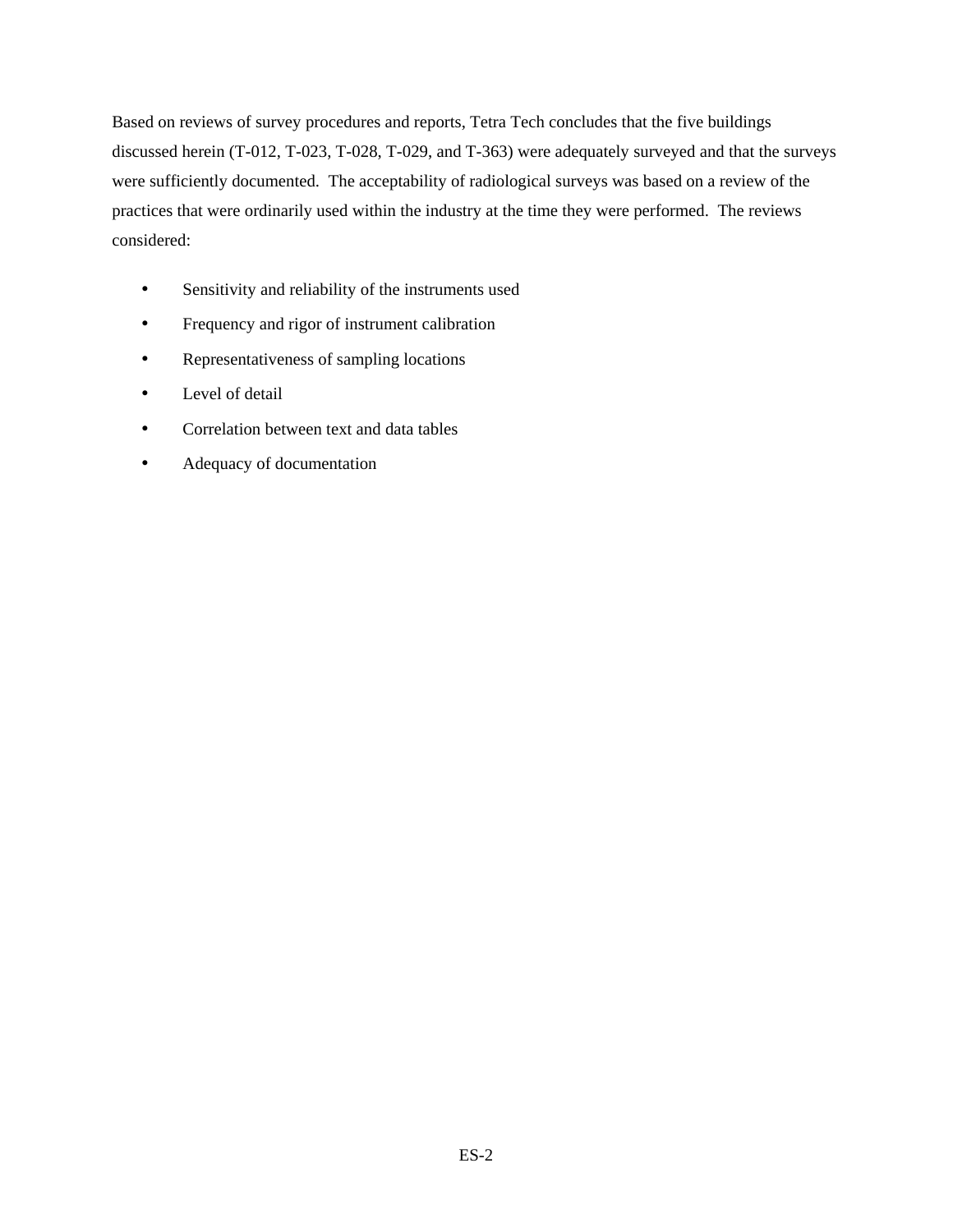### <span id="page-5-0"></span>**1.0 INTRODUCTION**

Under Work Assignment No. R09107 of the Resource Conservation and Recovery Act Enforcement, Permitting, and Assistance contract, Tetra Tech EM Inc. (Tetra Tech) was tasked to perform an independent evaluation of the process used to evaluate the radiological status of five selected buildings (T-012, T-023, T-028, T-029, and T-363) at the Boeing-Rocketdyne (Rocketdyne) Santa Susana Field Laboratory (SSFL) and the Department of Energy's (DOE) Energy Technology and Engineering Center in Santa Susana, California. The evaluation has three basic components: (1) technical review and evaluation of measurements performed by Rocketdyne and the DOE contractor (Environmental Survey and Site Assessment Program, Energy/Environment Systems Division, Oak Ridge Institute for Science and Education [ORISE]), (2) independent measurements by the U.S. Environmental Protection Agency (EPA) contractor (Tetra Tech), and (3) evaluation of independent measurements performed by Tetra Tech.

#### <span id="page-5-1"></span>**2.0 SCOPE OF WORK**

The scope of this report includes radiological survey work plans and reports of radiological surveys related to Buildings T-012, T-023, T-028, T-029, and T-363. Documents reviewed for this project are identified in the [Reference s](#page-27-1)ection.

The reviews presented herein are in two basic parts. This report documents an initial technical review (Part I) of the following categories of documentation (1) decommissioning survey work plans and final radiological survey reports prepared by the facility for five buildings selected by EPA for a technical review and (2) oversight and confirmation surveys performed by ORISE. This report also documents a final technical review (Part II) that made use of additional documentation obtained from Rocketdyne, ORISE, DOE, and the Department of Health Services (DHS).

# <span id="page-5-2"></span>**3.0 REVIEW COMMENTS**

The initial review (Part I) was performed in 1999. These were the first documents to be reviewed under this contract. The Tetra Tech reviewer raised a number of issues, both technical and administrative. A total of 29 general and site-specific comments were developed concerning the Rocketdyne documentation. An additional seven comments were developed concerning the ORISE oversight/verification survey documentation. A draft report of the document review was prepared. In September 1999, a meeting was held with personnel from Rocketdyne, DOE, EPA, and Tetra Tech to discuss the comments and to plan EPA's verification surveys. No personnel were present from ORISE, and the comments relative to ORISE documents were not discussed at that meeting. Four of the Tetra Tech comments relative to Rocketdyne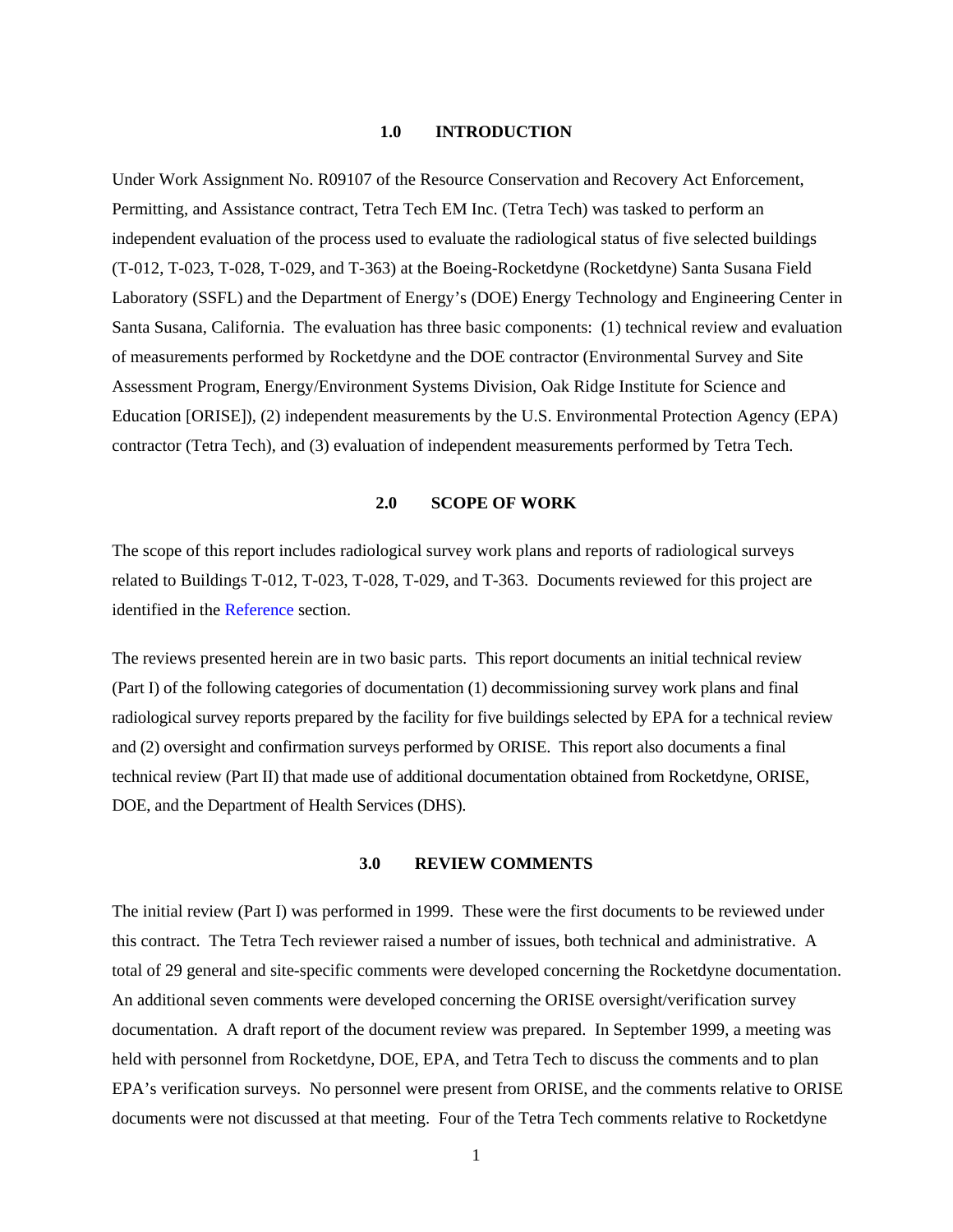documents were resolved as a result of that meeting. The remaining 25 comments on the Rocketdyne documents and the 7 comments about ORISE documents required further research before they could be addressed. Meanwhile, during January 10 through 12, 2000, Tetra Tech performed oversight verification surveys in three of the Rocketdyne buildings (T-012, T-029, and T-363). The other two buildings that were part of the document review (T-023 and T-028) had been demolished. In May 2001, an addendum to the draft document review was prepared to incorporate revisions to the four comments resolved as a result of the 1999 meeting. Additionally, a draft report of the oversight/verification survey performed by Tetra Tech was prepared. In May 2001, three draft reports were prepared and provided to EPA:

- Final Rocketdyne Technical Support And Field Oversight Document Review (Buildings T012, T029, and T363). (The title addresses only three buildings, but the report covers documents relative to all five buildings.)
- Draft Addendum To The Final Rocketdyne Technical Support And Field Oversight Document Review (Buildings T012, T029, and T363). (The title addresses only three buildings but the report covers documents related to all five buildings.)
- Final Oversight Verification And Confirmation Radiological Survey Report (Buildings T012, T029, and T363). (The title addresses only three buildings. The other two buildings had been demolished.)

None of the above three reports have been finalized. Although two of the reports have "Final" in the title, they are still considered to be draft because EPA had further comments that needed to be addressed. Subsequent to preparation of the draft documents, personnel changes took place at both Tetra Tech and EPA.

Because there were a significant number of unresolved comments following the Part I (initial) review and because changes in personnel at Tetra Tech and EPA necessitated follow-up investigation of the outstanding comments, a final (Part II) review of all original comments was initiated in late 2001. This Part II review made use of all of the originally reviewed documents from both Rocketdyne and ORISE and in addition, included pertinent information obtained from Rocketdyne, ORISE, DOE, and DHS. The discussion in the following sections addresses each individual comment. Comments are divided into: (1) general comments related to the adequacy of the measurement process or the general quality of the report and (2) specific comments related to the measurement process or survey report for a specific site. Additionally, as discussed above, this document is a compilation of the initial (Part I) and final (Part II) reviews. Initial and subsequent review and resolution are indicated. Four of the original comments to Rocketdyne documents were resolved based on the supplemental information provided by Rocketdyne following the September 1999 meeting. Each of the remaining 25 comments to Rocketdyne documents has been specifically reviewed, and based on additional investigation, has been resolved. For purposes of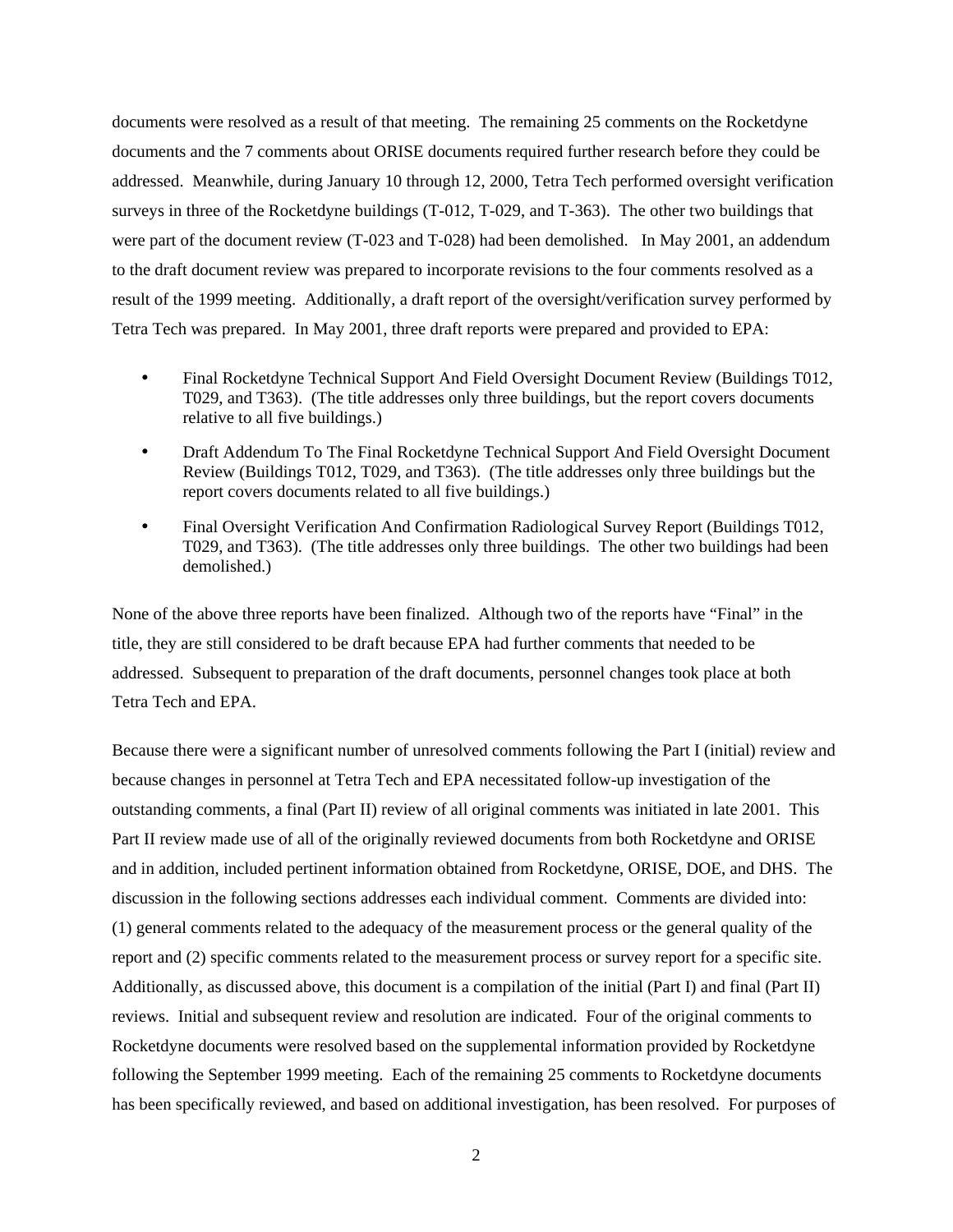identifying the significance of the comment, each comment has been placed in one of four categories, as follows:

- Category 1, Essential. Resolution is essential to achieve the goal of determining if the original surveys were appropriately performed so that the overall conclusion (that the buildings achieved the standard) can be supported.
- Category 2, non-Essential. Resolution is not essential to achieving the goal.
- Category 3. The comment deals with future surveys and reports and is a recommendation for future improvement.
- Category 4. The comment was resolved as a result of the September 1999 meeting of Rocketdyne, DOE, EPA, and Tetra Tech.

Each comment is listed, followed by a brief discussion of the comment, the recommended category for the comment, and the recommended disposition. For continuity purposes, the comment number is the same as used in the two draft document review reports previously mentioned. The comments from the 1999 reviews are identified in **bold face type** and identified as **R-XX** for Rocketdyne-related documents and **O-XX** for ORISE-related documents.

# <span id="page-7-0"></span>**3.1 GENERAL COMMENTS TO ROCKETDYNE DOCUMENTS**

**Comment R-1:** Subsequent final survey reports should include a more detailed description of the basis for release of the facility. Supplemental information should be provided to EPA for buildings where final survey reports have already been issued.

# Category 1, Essential.

Part I Review: Supplemental information provided at the September 1999 meeting and in the Rocketdyne letter of October 21,1999, resolved all issues, except a request for Rocketdyne to clearly document to EPA the rationale for use of uranium limits for the five buildings involved. Actual use of uranium limits was considered to be technically acceptable. The October 21, 1999, Rocketdyne letter to EPA noted that after the initial decommissioning and decontamination, the building was used for uranium-oxide melting experiments and was recontaminated in local areas. Therefore, the use of uranium contamination limits was appropriate.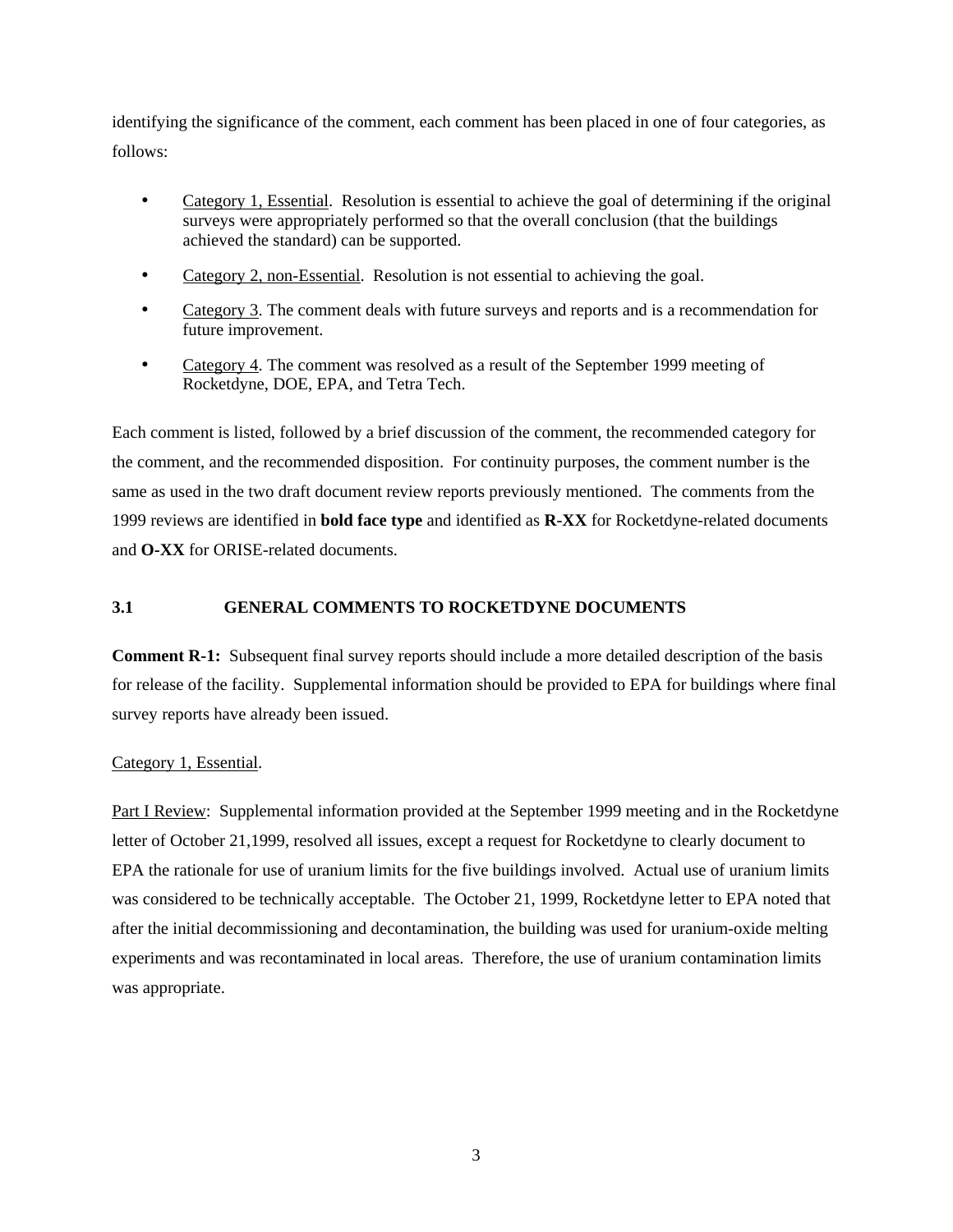Part II Review: Review of survey procedures for the other four buildings reveals:

- 1. For Building T-012, the final survey procedure issued in July 1995 clearly identifies Co-60 (Cobalt-60) and enriched uranium as the primary isotopes of interest; therefore, the use of uranium limits are appropriate for Building T-012.
- 2. For Building T-023, the survey report issued in March 1994 erroneously indicates that uranium limits are appropriate for this building. A June 1994 letter from Rocketdyne, responding to DOE and ORISE comments to survey data, notes that the survey report for Building T-023 will be revised to indicate that the contaminants of concern (COC) for that building are Mn-54 (manganese-54), Co-60, and Cs-137 (cesium-137). The contamination criteria applied to Building T-023 were those for the COCs.
- 3. For Building T-029, the contamination criteria used by Rocketdyne were for Radium-226 (Ra-226). These criteria are appropriate, because the only contamination history for the facility was a spill of Ra-226 caused by inadvertent dropping of a calibration source.
- 4. For Building T-363, the final radiological survey report clearly identifies the COCs as Cs-137 and low-enrichment uranium. The contamination criteria contained in the survey plan are appropriate for the isotopes of concern.

The survey plans and reports for three buildings (T-012, T-028, and T-363) clearly identify uranium as a COC and therefore use the contamination criteria applicable to uranium. For one building (T-023), the survey report was identified by Rocketdyne to be in error when listing the uranium criteria. For the fifth building (T-029), the contamination criteria clearly were identified as applicable to radium, not uranium.

Rocketdyne correctly applied the contamination criteria to each of the five buildings. No further documentation of the rationale for selection of contamination criteria is required.

Recommended Disposition: No further action (see also Comment R-3).

**Comment R-2:** Provide information to EPA to demonstrate that release criteria and instrument sensitivity used were appropriate for the specific radionuclide mixture present in each building.

Category 1, Essential.

Part I Review: Correspondence from Rocketdyne following the September 1999 meeting resolved the questions of release criteria and instrument sensitivities for fixed counts. The addendum to the document review recommended that Rocketdyne document the radionuclide mixtures present in each building at the time of closure and provide the instrument scan sensitivity.

Part II Review: The COCs were well documented in the Rocketdyne procedures (see discussion of Comment R-1 above). A similar comment on scan sensitivity is resolved in Comment R-8.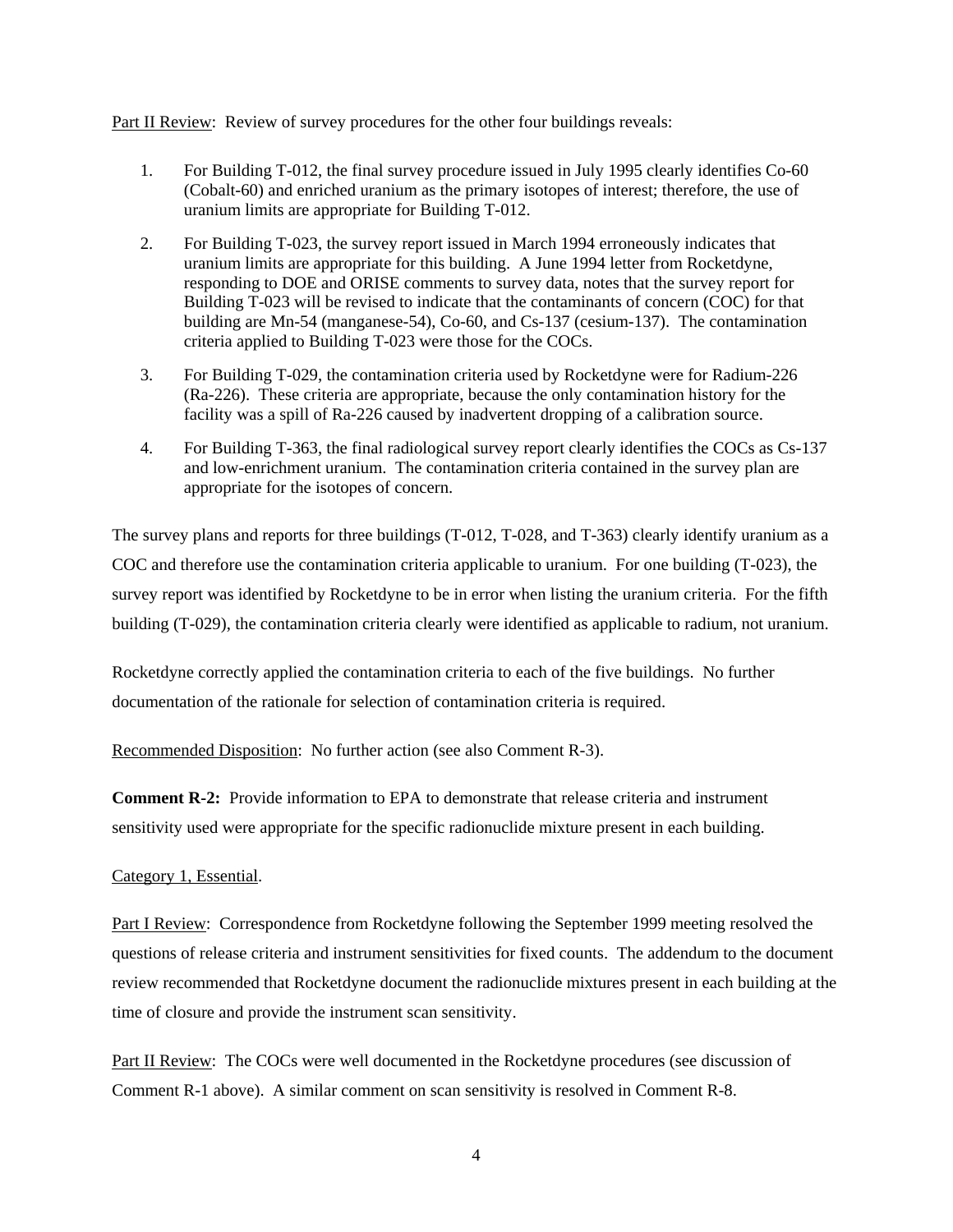Recommended Disposition: No further action (see also Comment R-8).

**Comment R-3:** Provide information to the EPA to support use of uranium release limits and document the absence of transuranic contaminants for each facility.

#### Category 1, Essential.

Part I Review: In addition to the question concerning the use of the correct contamination criteria, a question was raised regarding whether transuranic contaminants (transuranics are elements with an atomic number greater than uranium) were used in any of the five buildings.

Part II Review: See discussion under Comment R-1. Use of the correct contamination criteria was addressed and resolved in Comment R-1. In addition, COCs for each of the buildings were identified. No transuranic elements were included in those contaminants.

#### Recommended Disposition: No further action.

**Comment R-4:** Provide all information necessary to allow independent evaluation of method sensitivity for scanning and fixed measurements.

#### Category 1, Essential.

Part I Review: The original comment indicated that scan sensitivity should be stated as distinct from fixed-count sensitivity.

Part II Review: As noted in Comment R-2, the question of fixed-count sensitivity was resolved. A similar comment on scan sensitivity is discussed and resolved in Comment R-8.

Recommended Disposition: No further action (see also Comment R-8).

**Comment R-5:** Describe the sampling and analytical methods.

## Category 1, Essential.

Part I Review: The original comment indicates that the analytical method used should be described or referenced, if in accordance with a standard method.

Part II Review: Review of the survey procedures and survey reports for the five buildings in question reveals the following: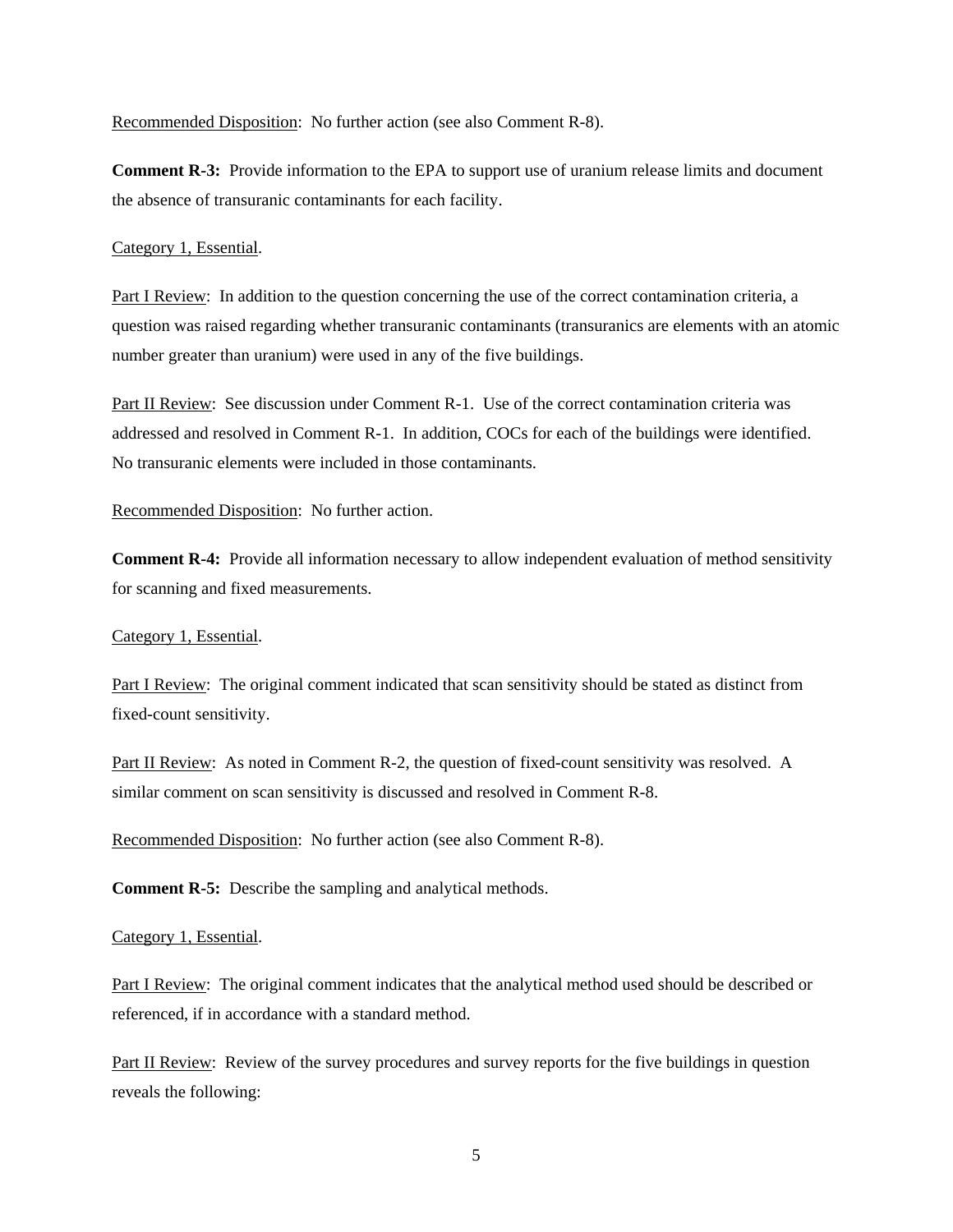- 1. For Building T-012, the final survey report of 1995 identifies all instruments used and the method used for collecting swipe samples that subsequently were analyzed in the laboratory.
- 2. For Building T-023, the final survey report identifies instruments used, methods for analyzing swipe samples, and the method used for analyzing soil samples.
- 3. For Building T-028, the Radiological Survey Procedure identifies detectors to be used and provides methods for determining total and removable contamination levels.
- 4. For Building T-029, the Final Decontamination and Radiological Survey report identifies instruments used and methods used, including the method for analysis of soil samples in the vicinity of the removed source holders.
- 5. For Building T-363, the Final Survey Procedure identifies instruments to be used and laboratory methods used to determine removable contamination levels.

For each of the five buildings, therefore, documentation exists identifying laboratory methods used, when applicable.

Recommended Disposition: No further action.

**Comment R-6:** Describe how the sampling plan combination of field measurements and samples provides assurance that the activity criteria are not exceeded both for hot spots and on an average activity basis.

Category 4. The comment is resolved as a result of the September 1999 meeting.

Part I Review: This comment was resolved by Rocketdyne information provided in the October 1999 letter. The letter discussed use of both qualitative and quantitative frisk surveys, plus smear or swipe samples.

Part II Review: Not applicable.

Recommended Disposition: No further action.

**Comment R-7:** Provide to EPA the justification for the methodology used, along with the scan sensitivity.

## Category 1, Essential.

Part I Review: Tetra Tech considered the justification of the methodology to be satisfactory. Scan sensitivity for both qualitative and quantitative scans remained an open issue.

Part II Review: A similar comment regarding scan sensitivity is contained and resolved in Comment R-8.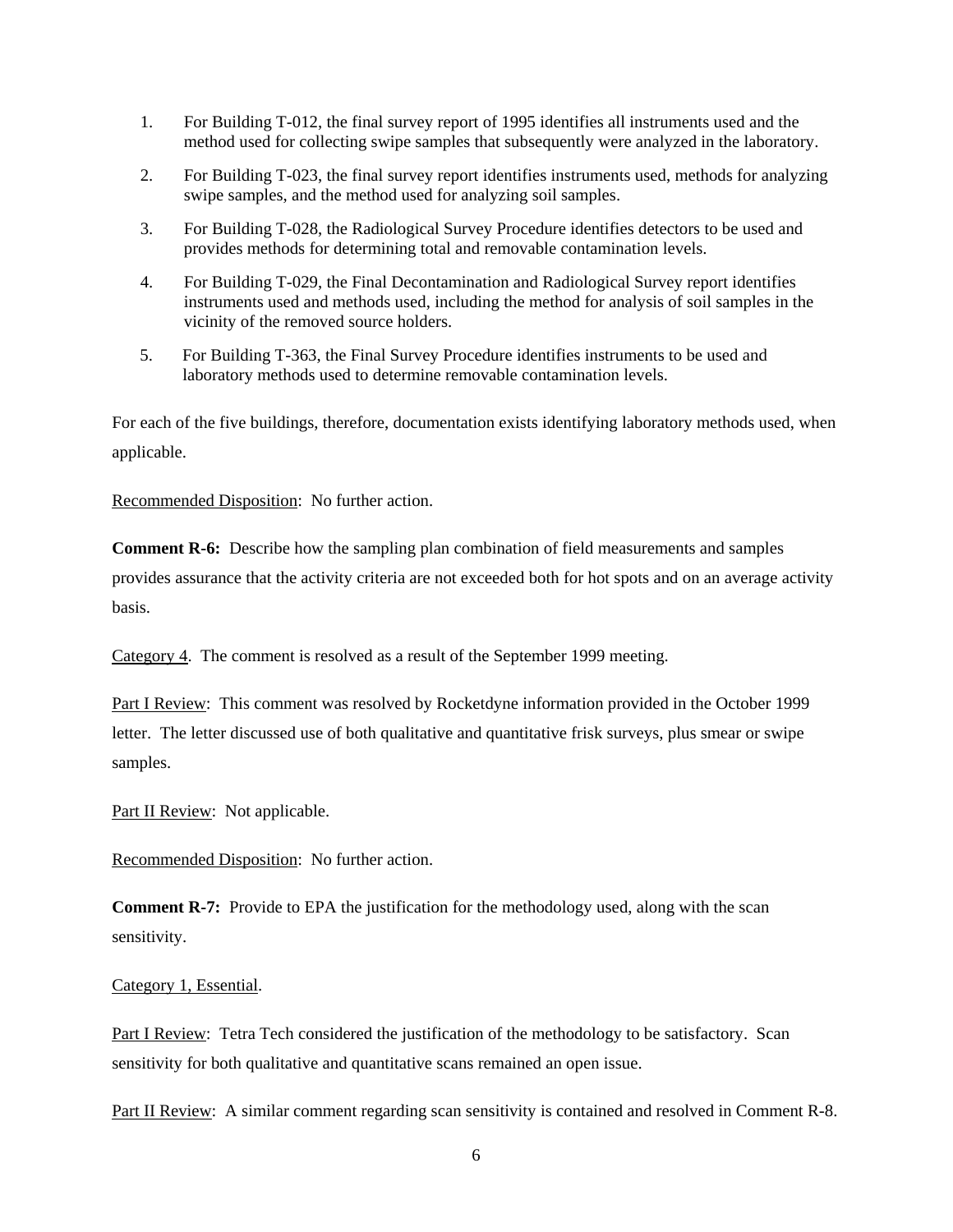Recommended Disposition: No further action (refer to Comment R-8).

**Comment R-8:** Provide demonstration that the sensitivity was substantially below the release criteria.

#### Category 1, Essential.

Part I Review: Tetra Tech was satisfied in 1999 that the methodology described (for fixed counts) also could meet the criteria for scanning measurements. The outstanding issue at the time was a suggestion that Rocketdyne should document the rationale clearly in an additional response to EPA.

Part II Review: The original review indicated a recommendation for Rocketdyne to issue a separate document to EPA detailing instrument sensitivities for scan surveys. The original review also indicated satisfaction with the Rocketdyne methodology. The Rocketdyne letter to EPA, issued as a result of the September 1999 meeting, provided typical survey technique sensitivities. There is no need for an additional report to EPA.

Recommended Disposition: No further action.

**Comment R-9:** Provide an explicit statement of probability for the likelihood that significant areas of elevated radioactivity were not identified and revise the statistical methodology for future surveys.

Category 1, Essential. (Significant areas of elevated radioactivity were probably not identified.)

and

Category 3. For future reports only (revise the statistical methodology for future surveys).

Part I Review: The original comment raised the possibility that there was a high probability that significant contamination could be missed as a result of the statistical analysis chosen to be used for the Rocketdyne surveys. That comment also recommended use of revised statistical methods for future surveys.

Part II Review: The statistical basis for the survey data analysis is explained in detail in the 1985 Rocketdyne document Radiological Survey Plan for SSFL. Individual survey procedures or survey reports for each of the five buildings make use of this same statistical analysis. As noted in the Final Decontamination and Radiological Survey of Building T029, "In sampling inspection by variables, the number of data points on which measurements are obtained is first chosen to be large so that the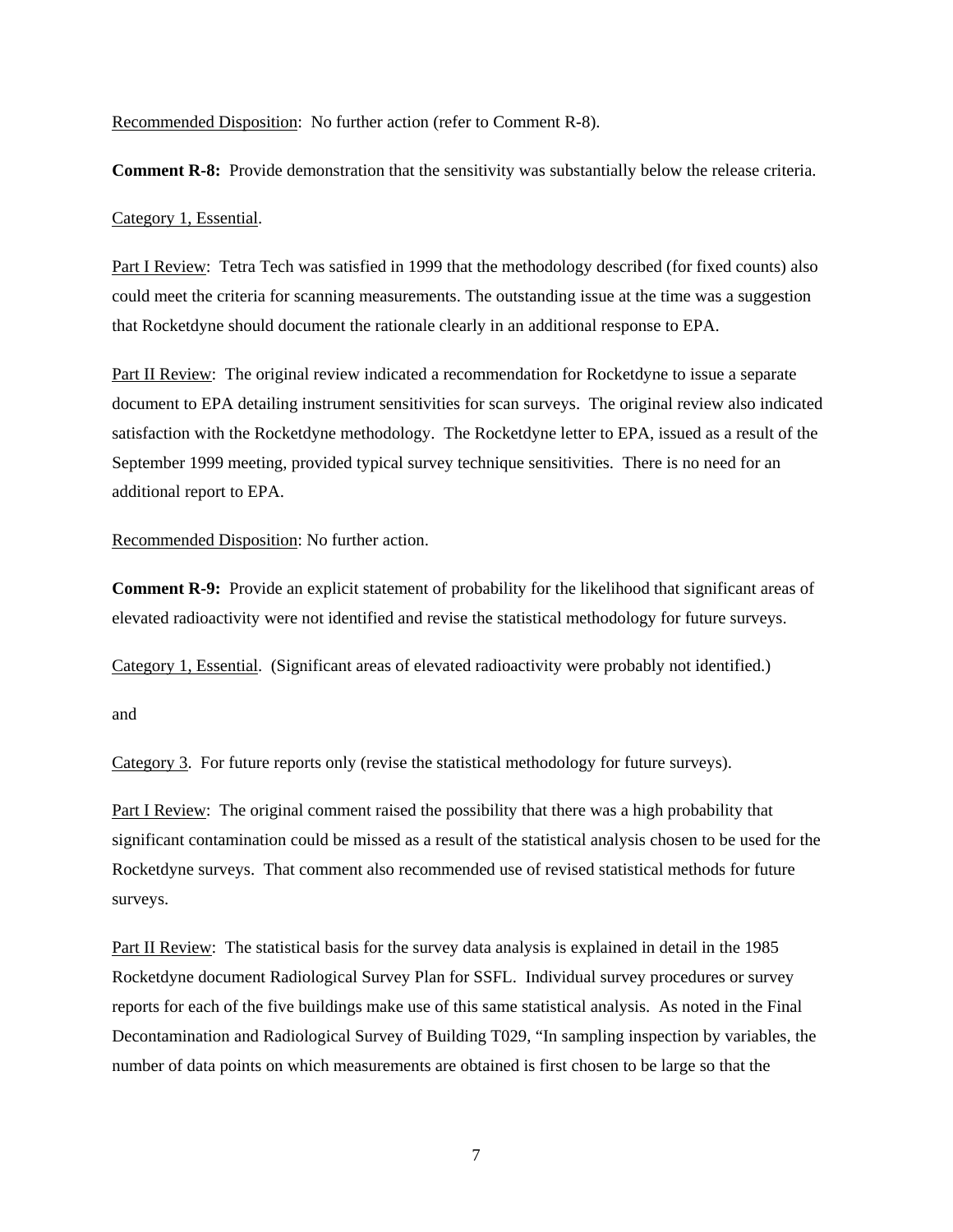distribution of the data is normal (i.e., gaussian). The mean of the distribution,  $\overline{X}$  and its standard distribution, s, are then related to a *test statistic*, as follows:

$$
TS = \overline{X} + ks
$$

TS and  $\overline{X}$  are then compared with the applicable limit... to determine acceptance or other plans of actions, including rejection of the area. The value of k is determined from the sample size and two other statistical sampling coefficients which are related to a consumer's risk of accepting a lot, given that a fraction of the lot has rejectable items in it. … It suffices to say here that the values chosen for the coefficients correspond to assuring, with 90% confidence, that 90% of the facility has residual contamination below 100% of the applicable limit (a 90/90/100 test)". In addition to the statistical analysis of the survey point data, and as further discussed in Comment R-25 below, Rocketdyne actually performed a 100 percent scan survey in addition to the fixed-point surveys for which statistical data were analyzed. Therefore, sufficient data exist to support the Rocketdyne conclusions reached based on the statistical analysis performed.

Recommended Disposition: No further action.

# <span id="page-12-0"></span>**3.2 SITE-SPECIFIC COMMENTS TO ROCKETDYNE DOCUMENTS**

**Comment R-10:** Explain why only 20 percent of structural surfaces were surveyed in T-363.

## Category 1, Essential.

Part I Review: The justification for the extent of survey in Building T-363 needs to be documented to EPA.

Part II Review: Further review of the specific Building T-363 Final Radiological Survey Report reveals that the building was divided for survey purposes into two lots. Lot 1 consisted of Bay 4, and Lot 2 consisted of the remainder of the building, plus outside concrete areas. Bay 4 had a previous history of contamination. Because of that contamination history, Bay 4 was specifically decontaminated in July 1995. The Final Radiological Survey Report states that the structural surfaces of Bay 4 (pipes, conduits, light fixtures, and so on) were removed during decontamination and decommissioning of that bay. The remainder of the bay was quantitatively surveyed over 100 percent of all surfaces. For Sample Lot 2, a 20 percent sample of all structural surfaces was surveyed for total and removable alpha and beta activity. Lot 2 had no previous history of contamination and was therefore surveyed on an 11 percent sampling basis.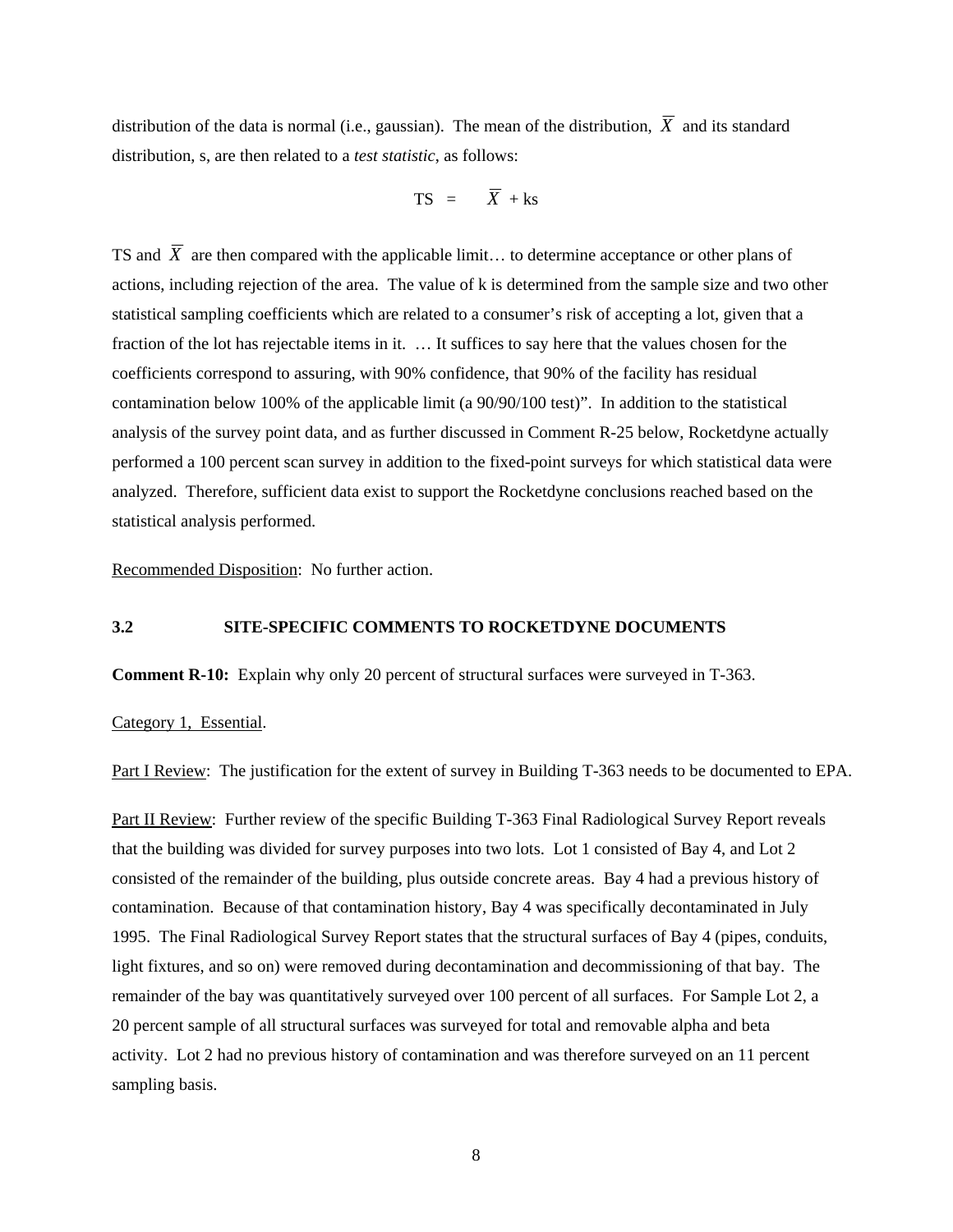**Comment R-11:** Explain why structural surfaces were not amenable to the survey in Building T-028.

#### Category 1, Essential.

Part I Review: The original comment noted that an explanation of why structural surfaces are not amenable to surface activity measurements should be provided. Detectors are now available in large and small configurations to accommodate most surfaces.

Part II Review: The Building T-028 Radiological Survey Procedure states, in part, "Structural surfaces will consist of beams, pipes, conduits, and other surfaces that are not amenable to large surface measurements. Twenty percent of the structural surfaces shall be surveyed. The selection of the surfaces to survey should again be biased toward those expected to have the highest contamination levels." The original comment noted that because of the variety of survey instruments now available for use, there should be no reason to perform a sampling survey. The Multi-Agency Radiation Site Survey Investigation Manual (MARSSIM) [\(EPA 2000\)](#page-27-1) recognizes the existence of such difficult-to-survey surfaces and states "Process information, operating history, and preliminary monitoring at available access points will assist in evaluating the extent of sampling and measurements included in the survey." Rocketdyne selected a 20 percent sample and required the surveyors to survey surfaces expected to have the highest contamination levels. Over 2000 removable contamination wipes were collected and analyzed for the building. No alpha or beta contamination above release limits was detected. Follow-on surveys by ORISE and DHS also found no radioactivity above release limits. The 20 percent sampling by Rocketdyne was adequate and effective.

# Recommended Disposition: No further action.

**Comment R-12:** Explain the basis for equivalency between scanning and average measurements in conjunction with detection limits in Building T-028.

Category 4. The comment was resolved as a result of the September 1999 meeting.

Part I Review: This comment was resolved by Rocketdyne information provided in the October 1999 letter. Briefly, Rocketdyne provided information showing the approximate sensitivity of the survey instruments when used for direct frisk surveys and for integrated scan measurements. The sensitivities were well below the required detection limits.

Part II Review: Not applicable.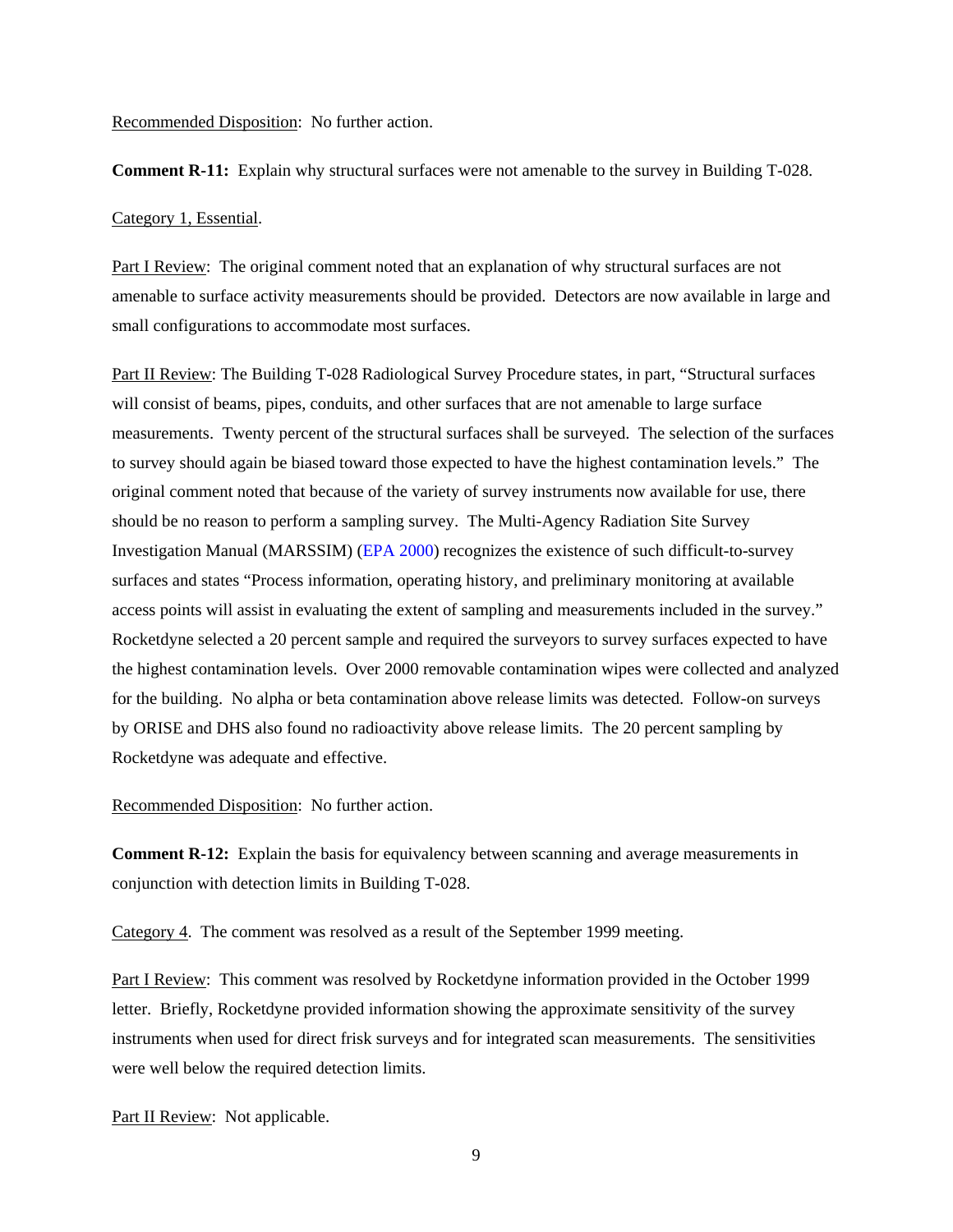**Comment R-13:** Explain how the sampling method provides a reliable estimate of the areas not sampled or re-surveyed in Building T-028.

Category 4. This comment was resolved as a result of the September 1999 meeting.

Part I Review: This comment was resolved by Rocketdyne information provided in the October 1999 letter. Briefly, Rocketdyne forwarded a description of the sampling methods used and noted that the methods used met the State of California guidelines.

Part II Review: Not applicable.

Recommended Disposition: No further action.

**Comment R-14:** For subsequent survey plans and procedures, consider revising survey work procedures to address correction of gross measurement data to activity.

Category 3. For future reports only.

Part I Review: The comments are recommendations for future reports.

Part II Review: Not applicable.

Recommended Disposition: No further action.

**Comment R-15:** Justify the basis for the statement that a 100 percent survey would be unacceptably time consuming and not cost-effective for Building T-028.

# Category 2. Nonessential.

Part I Review: The original comment was in reference to a statement in the Rocketdyne survey document that the "cost of a 100 percent survey would be unacceptably time consuming and not cost-effective."

Part II Review: This comment was an opinion expressed by Rocketdyne contained in a 1991 document that refers back to a survey performed in 1988 and 1989. As noted above, the extent of survey is related to the potential for contamination. The above-grade portion of the building has been demolished. Verification surveys were performed by ORISE, and additional surveys were performed by DHS. The surveys performed were sufficient.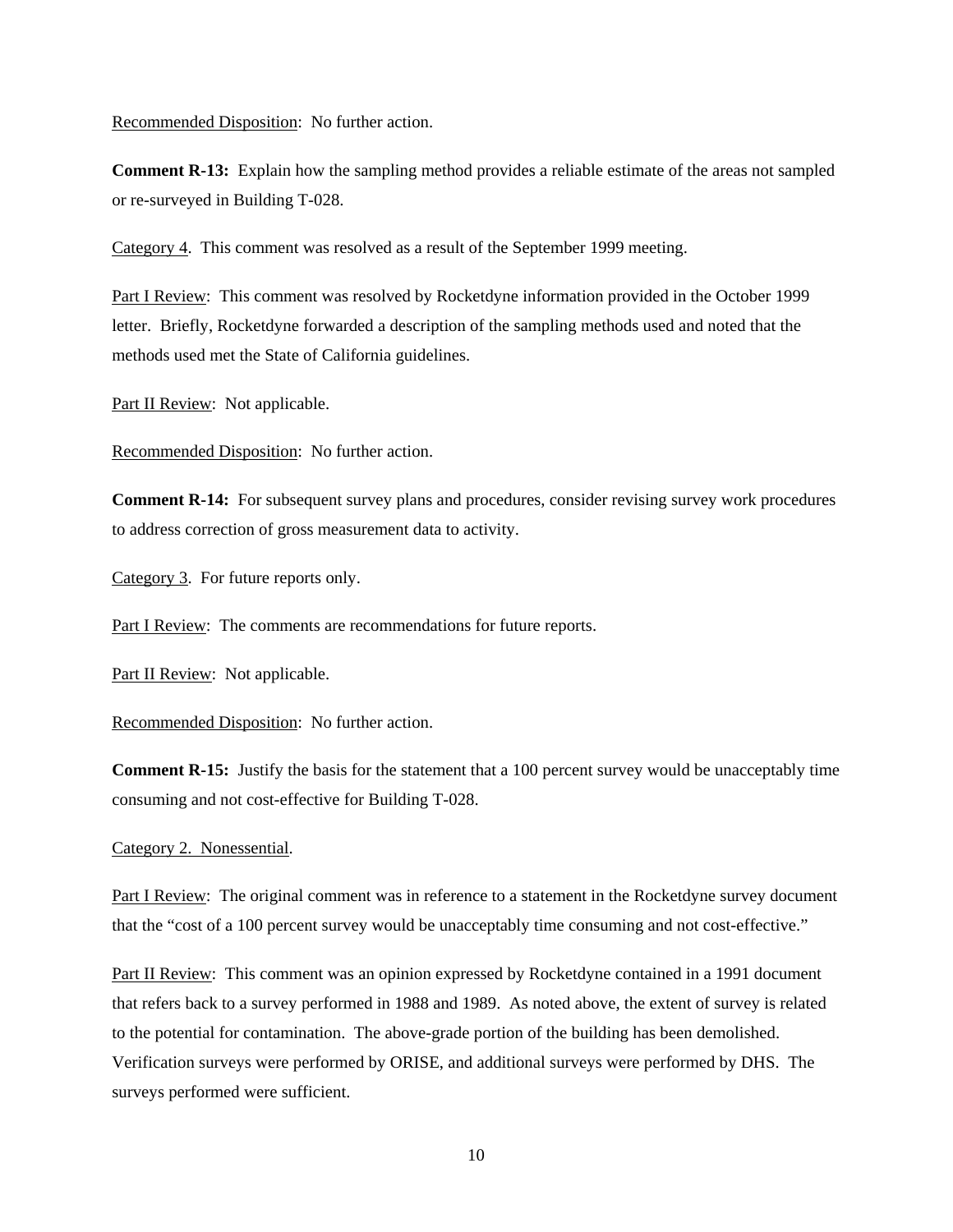**Comment R-16:** Evaluate all locations where soil was allowed to remain in place based on this methodology, compared to isotope-specific techniques for Building T-028.

# Category 1, Essential.

Part I Review: This comment relates to the reported use of an exposure meter (Eberline E-510) as the partial basis for a statement that all contamination and activation had been removed. Release of soil and concrete should not be based on a gross activity measurement made with an exposure ratemeter. Surface activity measurements should be made for surfaces, and the status of soil and concrete should be determined by a combination of field measurements and laboratory analysis.

Part II Review: Further review clarified that the comment refers to information contained in a May 1976 Rocketdyne internal letter that summarizes the survey results later reported in the initial decontamination and disposition report. The internal letter indicates that soil samples (quantity not listed) were laboratory analyzed and contained  $23.7 + (-2.6$  picocuries per gram (pCi/g) beta radioactivity. The August 1976 report, STIR Facility Decontamination and Disposition Final Report, indicates that 25 soil samples were collected under and around the excavated reactor cavity and had beta radioactivity ranging from 14.4 to 30.8 pCi/g. Rocketdyne reported background soil radioactivity levels of 20 to 30 pCi/g of beta activity. The samples collected from the area of the reactor cavity compare favorably with the background data. The excavated cavity was filled with dirt and paved to the level of the adjacent basement. Therefore, the status of the soil for Building T-028 was determined by a combination of field measurements and laboratory analysis. In 1985, the Radiological Survey Plan for SSFL was published. This document clearly requires nuclide-specific concentration limits for soil. Therefore, soil sampling and laboratory analysis was specifically required subsequent to 1985.

Recommended Disposition: No further action. Soil data exist for the soil closest to the actual reactor location in Building T-028. The generic criteria for conducting radiological surveys as of 1985 requires soils analysis.

**Comment R-17:** Resurvey or reevaluate all remaining areas where exposure rates were used to obtain clearance for Building T-029.

Category 1, Essential.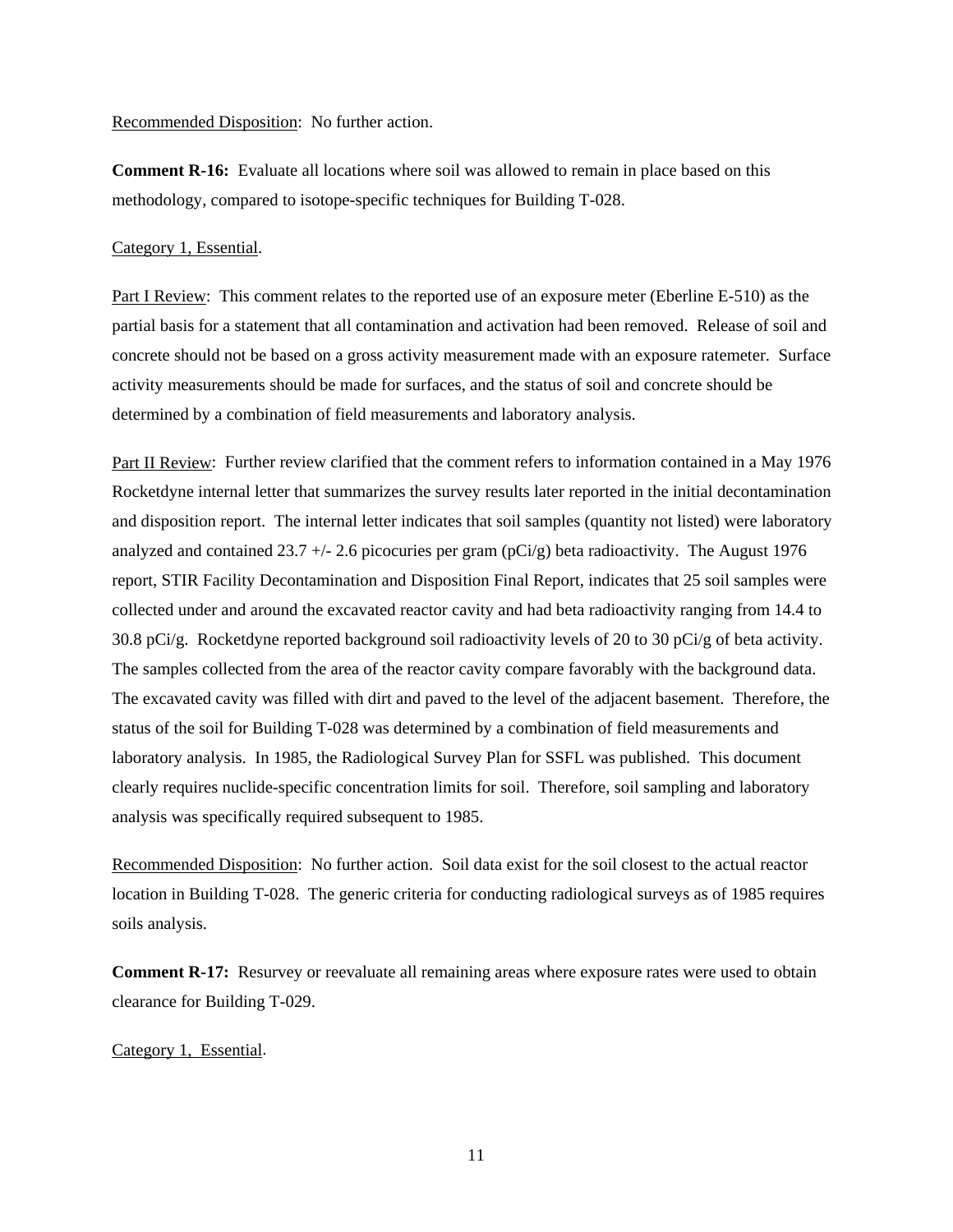Part I Review: This comment originated at ORISE in 1992. A 1993 letter reported ORISE conclusions based on their verification surveys. In the 1993 letter, ORISE stated that the building satisfies the requirements for release without radiological restriction.

Part II Review: A final decontamination and decommissioning report was published by Rocketdyne in 1996 that summarizes the Rocketdyne surveys and decommissioning of Building T-029. This report states that upon removal of the below grade source holder tubes, four soil samples were collected for isotopic analysis. All four samples met the acceptance criteria. The excavation was filled in and cemented over. In 1995, DHS surveyed the building and confirmed the ORISE conclusion. Finally, Tetra Tech performed additional surveys of Building T-029 in January 2000. The Tetra Tech surveys further confirmed that no radioactivity was present above the release criteria. Rocketdyne procedures used surface contamination limits (total and removable), gamma exposure rates, and soil activity to determine acceptability for release.

Recommended Disposition: No further action.

**Comment R-18:** Provide a satisfactory basis for the use of gross alpha measurements or re-perform the study using isotope specific measurements for Building T-029.

Category 4. The comment was resolved as a result of the September 1999 meeting.

Part I Review: This comment was resolved by Rocketdyne information provided in the October 1999 letter. Briefly, Rocketdyne discussed the historical development of specific soil limits for alpha and beta emitters and indicated that the gross alpha limit of 21 pCi/g included background concentrations and therefore was actually a net limit of about 5  $pCi/g$ .

Part II Review: Not applicable.

Recommended Disposition: No further action.

**Comment R-19:** Justify the use of a single energy calibration source or evaluate the error that could result for Building T-029.

# Category 2, Nonessential.

Part I Review: The original comment noted that a single photon source (Cs-137) was used to calibrate the sodium iodide (NaI) detector. A recommendation was made that Rocketdyne should show by study or analysis that use of a single photon source provides a conservative result.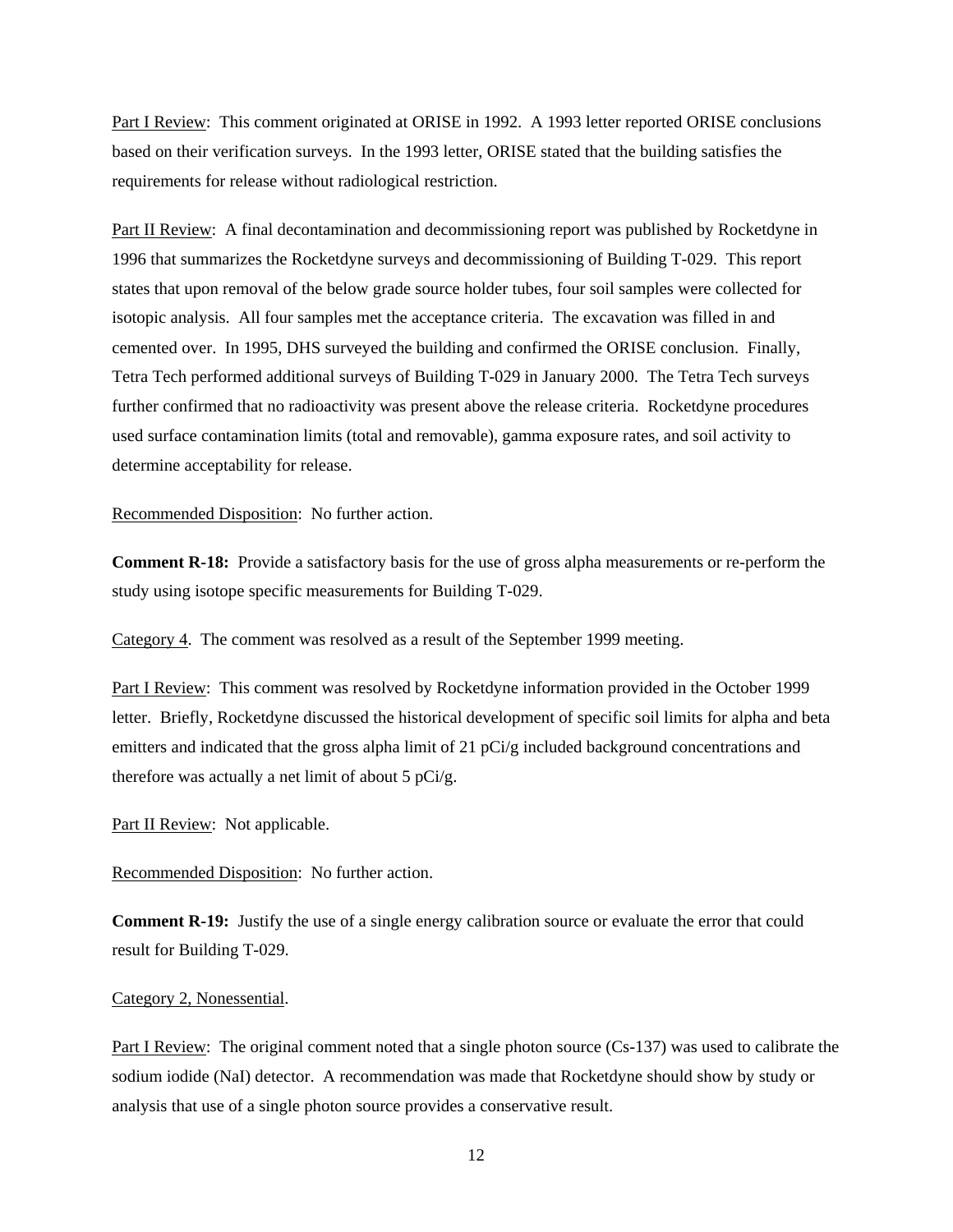Part II Review: Cs-137 emits a single gamma at 0.661 mega electron volts (in the range detectable by the NaI detector). The isotopes for which the survey was performed (Ra-226 and daughters) emit several gammas with energies above and below the Cs-137 value. Therefore, the issue is whether or not the NaI detector calibrated for Cs-137 is linear and repeatable for gammas of energy different from the Cs-137. The Rocketdyne procedure states that in addition to the 6-month periodic calibration to a Cs-137 source, the NaI instruments were response checked three times daily using a Ra-226 source. Additionally, the calibration included cross-calibration to a Reuter-Stokes High-pressure Ion Chamber. The crosscalibration allowed calculating a conversion factor for the normal NaI detector reading of counts per minute to exposure rate in units of microRem per hour  $(\mu R/hr)$ . Using the calculated conversion factor, Rocketdyne survey data ranged from 10.45 to 12.77  $\mu$ R/hr. DHS surveys, performed several years later in the same location and using a similar type of NaI detector, ranged from 10 to 12  $\mu$ R/hr. Area background levels during the DHS survey were 14  $\mu$ R/hr. Finally, Tetra Tech performed oversightverification surveys in January 2000. Using a larger (and more sensitive) NaI detector, Tetra Tech exposure rate values in the same area ranged from 14.3 to 16.08 µR/hr. Background levels measured for this survey were 17.7 µR/hr. Therefore, the exposure rate data collected by three different surveys during three different time periods are all comparable.

Recommended Disposition: No further action.

**Comment R-20:** Use a data logger to perform outdoor scan surveys.

Category 3. For future reports only.

Part I Review: The comments are recommendations for future reports.

Part II Review: Not applicable.

Recommended Disposition: See [Section 4.0,](#page-26-0) Summary and Recommendations for Future Surveys.

**Comment R-21:** For subsequent reports, consider revising the method for reporting results below the analytical detection limits.

Category 3. For future reports only.

Part I Review: The comments are recommendations for future reports.

Part II Review: Not applicable.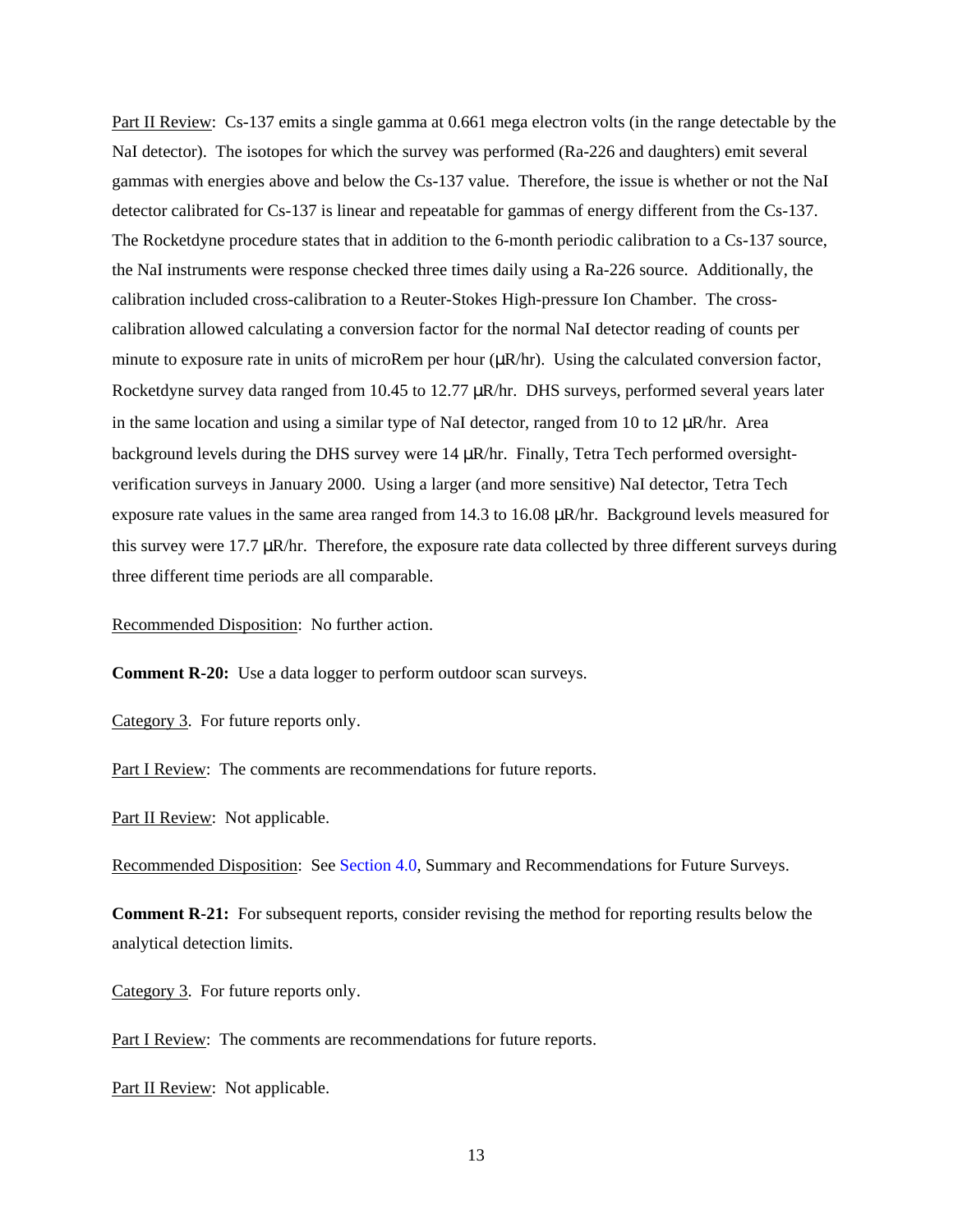Recommended Disposition: See [Section 4.0,](#page-26-0) Summary and Recommendations for Future Surveys.

**Comment R-22:** In subsequent reports, calculate and report uncertainty in accordance with standard practices.

Category 3. For future reports only.

Part I Review: The comments are recommendations for future reports.

Part II Review: Not applicable

Recommended Disposition: See [Section 4.0,](#page-26-0) Summary and Recommendations for Future Surveys.

**Comment R-23:** Identify to EPA the contaminants of concern for the facility T-023.

## Category 1, Essential.

Part I Review: This comment originated in the ORISE review of survey documentation for Building T-023. Briefly, Table 2 of the survey document for Building T-023 presented uranium guidelines as applicable for survey limits. However, the text of the survey document indicated that the criteria were based on beta-gamma emitters (mixed-fission and activation products). ORISE questioned the basis for selection of uranium guidelines, as listed in Table 2 of the survey document.

Part II Review: In a 1998 letter to EPA, Rocketdyne forwarded a summary of the ORISE and DOE Oakland comments to the Rocketdyne final survey report for Building T-023. Rocketdyne responses to the ORISE and DOE comments also were provided. Rocketdyne addressed the ORISE comment about the basis for the uranium limits and stated that the Table 2 of the survey document was in error. Rocketdyne stated that the COCs for Building T-023 were Co-60, Mn-54, and Cs-137 (all mixed-fission and activation products). EPA has therefore been advised of the COCs for Building T-023.

Recommended Disposition: No further action.

**Comment R-24:** Explain why only 20 percent of the structural surfaces were surveyed in T-023.

# Category 1, Essential.

Part I Review: The original comment states that "The basis for only surveying 20 percent of the structural surfaces should be justified; it is not clear why they have a lower potential for contamination."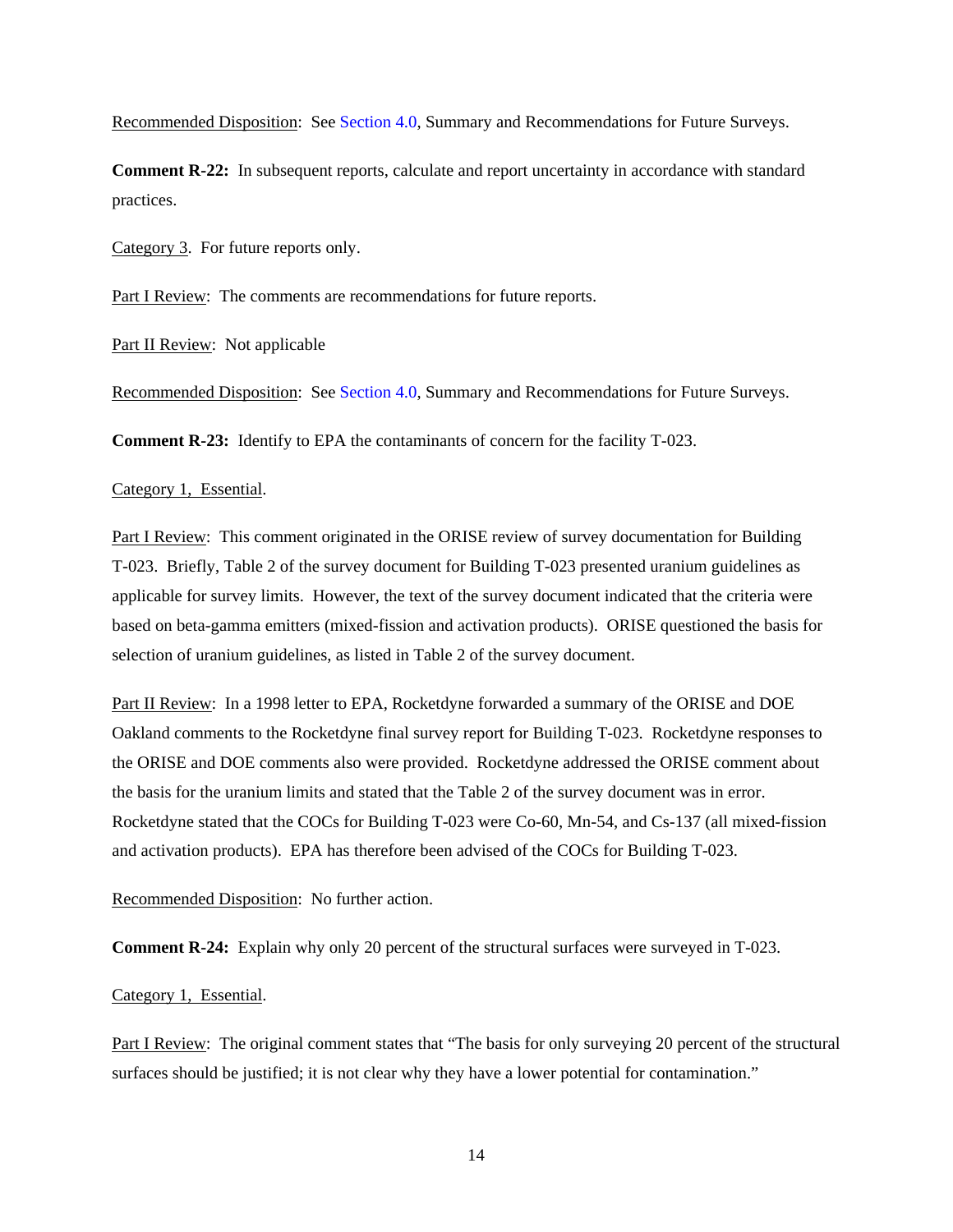Part II Review: The specific survey procedure for Building T-023 calls for a 20 percent survey of all structural surfaces (beams, conduits, pipes and other surfaces not amenable to large surface measurements). The survey report of Building T-023 identifies one location where fixed contamination was detected on the floor of the control room. This area was decontaminated by concrete scabbling. No radioactivity above limits was detected on the walls or ceilings. The confirmation survey performed by ORISE in 1994 discovered two locations on the floor of the control room with fixed beta activity above the guideline limits. One area (less than 15 square centimeters was decontaminated by Rocketdyne, resurveyed, and verified to be under the limits. The second location was determined to be acceptable based on activity averaged over a 1 square-meter  $(m^2)$  area. Surface scans performed on portions of the lower walls (at least 25 percent) and upper walls and ceilings (approximately 5 percent) of Building T-023 did not detect any radioactivity above limits. Based on the data, there is no indication that a more rigorous survey of the ceiling or structural surfaces would have detected above-limit radioactivity. Building T-023 has been demolished. There is no need to pursue this subject further for Building T-023.

Recommended Disposition: No further action.

**Comment R-25:** Explain why less than 100 percent of surfaces were surveyed in T-023.

## Category 1, Essential.

Part I Review: The original comment notes that "Use of less than 100 percent surveys should be justified. A simple statement that it is not economical does not suffice. It appears that all 1- by 1-square-meter grids were actually surveyed…"

Part II Review: Review of the report of survey of Building T-023 indicates that a 100 percent direct frisk survey was performed using a G-M frisker probe, which is the probe used when surveying for betagamma radioactivity. In a 1999 letter to EPA, Rocketdyne reported that the 100 percent direct frisk survey was conducted routinely as an "initial step in the final release survey process," and that "the results of the survey were not subjected to rigorous statistical analysis." Therefore, if a 100 percent direct frisk survey was performed and detected no areas of elevated activity, a statement was made that the direct frisk was performed but no detailed results were reported. Rocketdyne therefore documented the performance of the 100 percent frisker survey.

Recommended Disposition: No further action.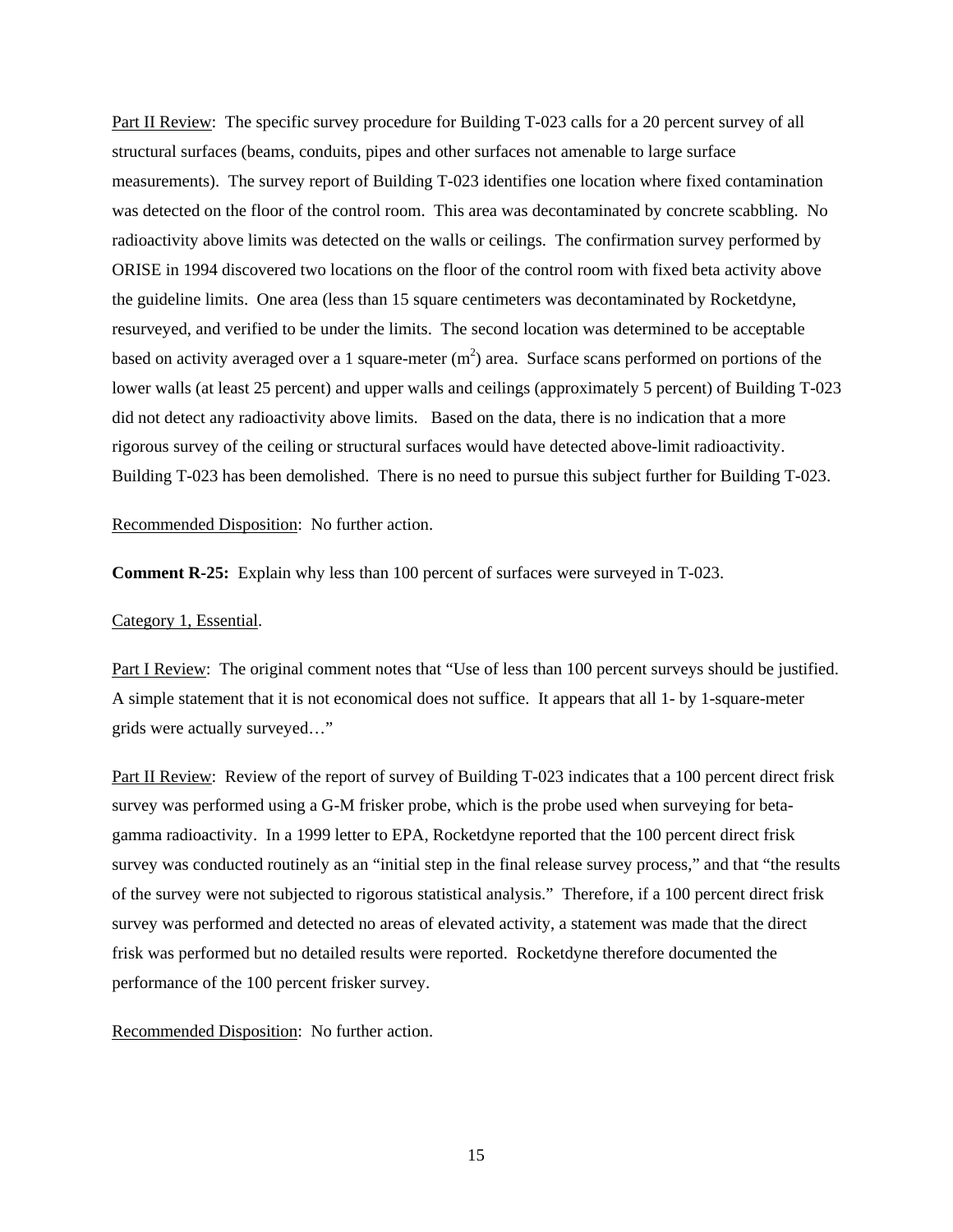**Comment R-26:** Provide the scan and fixed-count minimum detectable concentrations (MDCs) and the method of calculation for MDCs for Building T-023.

## Category 1, Essential.

Part I Review: This comment was initially raised by ORISE in a 1994 letter containing comments to Rocketdyne survey reports. That letter questioned whether the detector efficiencies determined in the stationary mode are applicable when the detector is used for scanning measurements. Rocketdyne responded in 1994 that they "know of no reason why moving the detector should affect its response to radiation". ORISE did not at that time pursue the comment or the Rocketdyne response further. In the 1999 letter from Rocketdyne to EPA, Rocketdyne responded to the Tetra Tech comment and provided both the method used for performing the scan survey and the calculated "statistically significant activity" measurable using the survey instrument. At that time, Tetra Tech considered the justification to be satisfactory and that only the scan MDCs (sensitivity) remained an open issue.

Part II Review: The statistically significant activity value is equivalent to the term later used in MARSSIM as "MDC". MARSSIM defines MDC as "the *a priori* activity level that a specific instrument and technique can be expected to detect 95% of the time". For Building T-023, the Rocketdyne calculated statistically significant activity value for the beta-gamma pancake probe was reported to be about 316 disintegrations per minute per 100 centimeters squared  $(dpm/100 \text{ cm}^2)$ . The current version of MARSSIM [\(EPA 2000\)](#page-27-1) discusses the factors that affect the scan MDC and gives an estimate of about 1,080 dpm/100 cm<sup>2</sup> for the beta-gamma pancake probe. However, the surface activity limit for betagamma activity in Building T-023 was  $5,000$  dpm/100 cm<sup>2</sup>. Therefore, whether the Rocketdyne calculated statistically significant activity value or the MARSSIM scan MDC value is more accurate, the ability to detect beta-gamma surface activity well below applicable limits has been demonstrated.

Recommended Disposition: No further action.

**Comment R-27:** Explain the basis for the claim that the statistical techniques are consistent with industrial sampling practices for Building T-023.

#### Category 2, Nonessential.

Part I Review: The original comment challenged the basis for the Rocketdyne claim that the statistical techniques used were consistent with industrial sampling practices.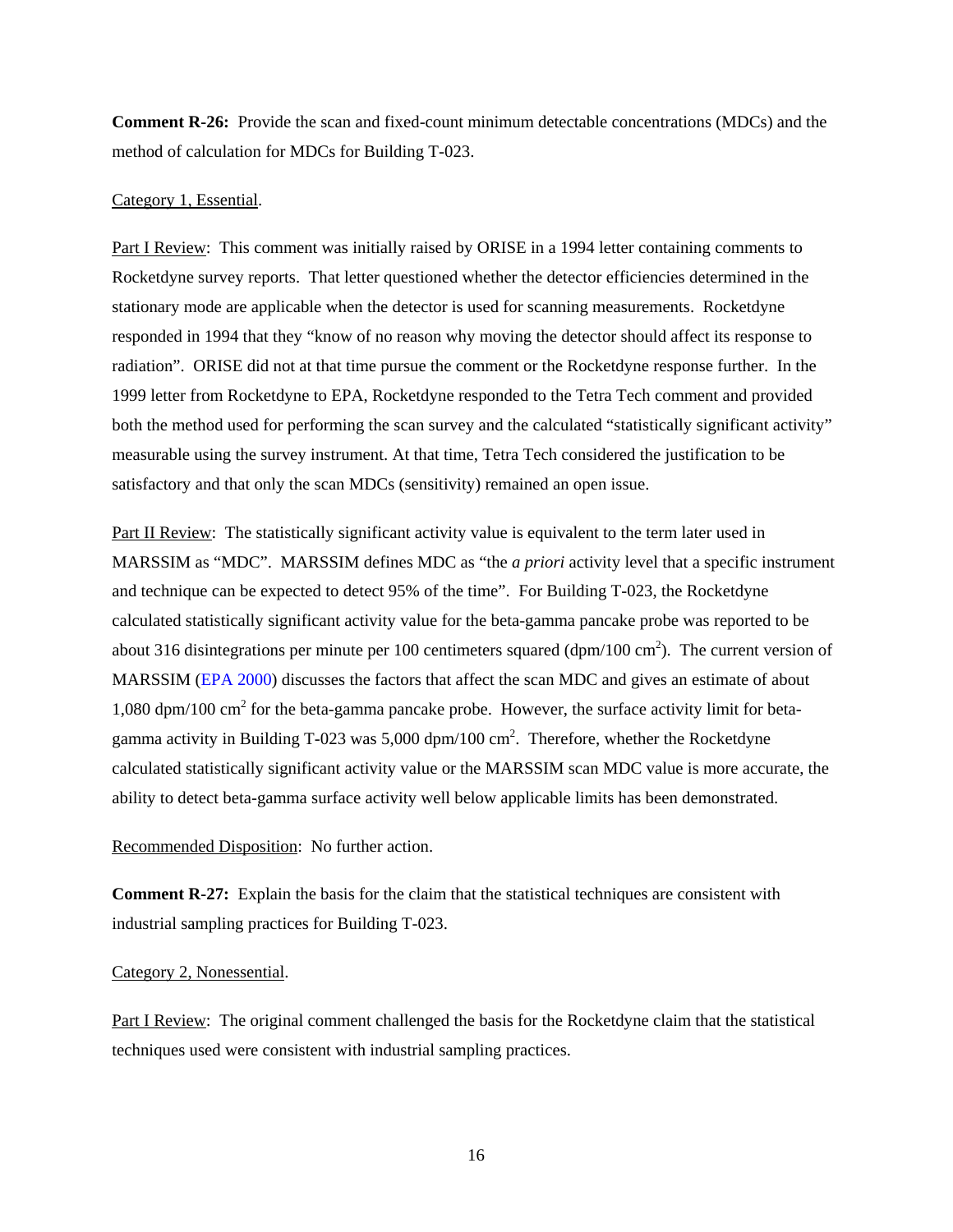Part II Review: The 1985 Rocketdyne document, Radiological Survey Plan for SSFL, explains the statistical analysis process and provides examples of application of the statistical analysis to survey data. The Building T-023 survey report references both a DOE manual on implementing residual radioactive material guidelines and a Military Standard for inspection by variables. A basis has been established for application of the statistical methods employed to evaluate the Building T-023 survey data.

Recommended Disposition: No further action.

**Comment R-28:** Revise the methodology for subsequent reports so that a statistical conclusion addresses the final condition of the entire building.

Category 3. For future reports only.

Part I Review: The comments are recommendations for future reports.

Part II Review: Not applicable.

Recommended Disposition: See [Section 4.0,](#page-26-0) Summary and Recommendations for Future Surveys.

**Comment R-29:** A resurvey is recommended for the ceiling of Building T-023.

Category 1, Essential.

Part I Review: The original comment suggested the need for a resurvey of the ceiling of building T-023. The comment then noted that the building had been demolished and the rubble disposed of off site and therefore resurvey is not practicable.

Part II Review: As reported in the Building T-023 survey report, there were two fires in the old control room (Lot 1) of the building. There is no indication that a survey of the ceiling was performed by Rocketdyne following either of the fires. The final clearance survey reported by Rocketdyne in 1994 also did not include surveys of the ceiling. In the 1994 letter from Rocketdyne to DOE, Rocketdyne responded to comments from both DOE Oakland and ORISE concerning the Building T-023 survey report. DOE specifically questioned if ceiling surveys were performed. Rocketdyne stated that no ceiling surveys were performed in Lot 1 but that the walls (20 feet high) were surveyed and there was no contamination above the limits. Building T-023 has been demolished. There is no need to pursue this issue any further.

Recommended Disposition: No further action.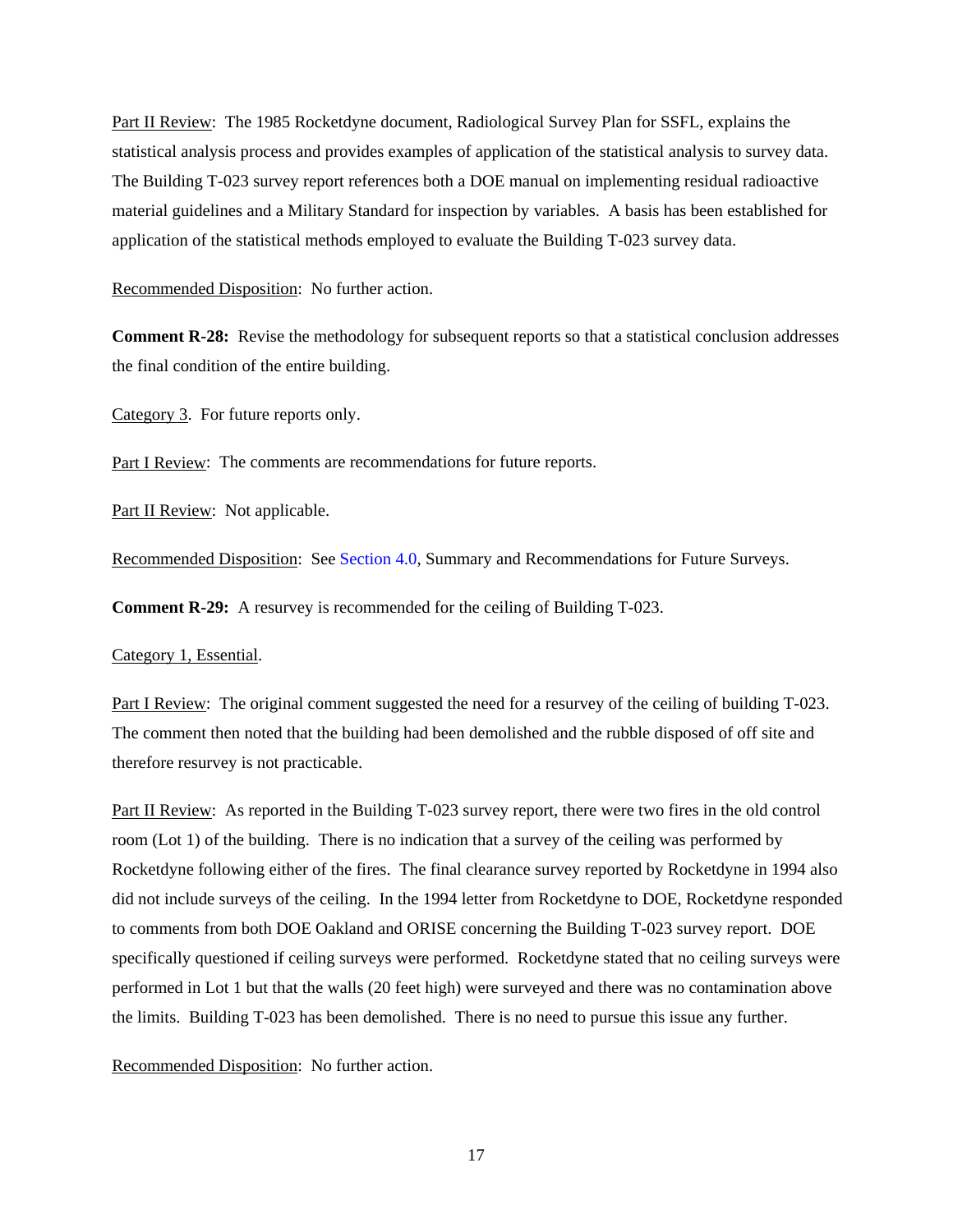# <span id="page-22-0"></span>**3.3 GENERAL COMMENTS TO ORISE DOCUMENTS**

**Comment O-1:** Provide additional information to the EPA to provide a clearer description of areas that were scanned for each building.

Category 1, Essential.

Part I Review: The original comment noted that "It was not possible to discern clearly from the published verification survey reports which areas received 100 percent scans. The areas which received 100 percent scans should be clearly stated in each report."

Part II Review: Survey reports published by ORISE for each of the five buildings in question were specifically reviewed to determine the extent of surveys conducted. This review revealed:

- 1. For Building T-012, "surface scans for alpha, beta, and gamma activity were performed on 100 percent of floor and lower wall surfaces and 5 percent of upper surfaces…".
- 2. For Building T-023, "Interior surface scans for alpha, beta, and gamma activity were performed on floors, lower walls, upper walls and ceilings of each building, and on portions of concrete exterior surfaces" and "Scan coverage, with the exception of upper walls and ceilings, ranged from 25% in rooms or areas without a radiological use history, up to 100 percent for radiological use areas. Approximately 5% of accessible upper wall and ceiling surfaces were scanned."
- 3. For Building T-028, the ORISE report does not detail the extent of the scan survey; however, the survey diagram shows the entire above-grade concrete pad and the below-grade floor and walls to 2 meters gridded, which indicates a 100 percent scan of those areas.
- 4. For Building T-029, "performed scans of the floor surfaces contiguous with the source well's former location" (the location of the radium source holders previously removed by Rocketdyne). A field survey map of the area scanned also shows that scan surveys were performed on the floor surrounding the former location of the source wells.
- 5. For Building T-363, "Surface scans for alpha, beta, and gamma activity were performed on 100 percent of floor and lower wall surfaces and five percent of upper surfaces."

Therefore, for three of the five buildings in question (T-012, T-023, and T-363), ORISE specifically stated that a 100 percent scan survey had been performed, at least in affected areas. For the remaining two buildings, the available grid maps and scanned area maps provide adequate information to show that the scan coverage was thorough.

Recommended Disposition: No further action.

**Comment O-2:** Review procedures for documentation of scan surveys and train staff to produce more detailed survey records.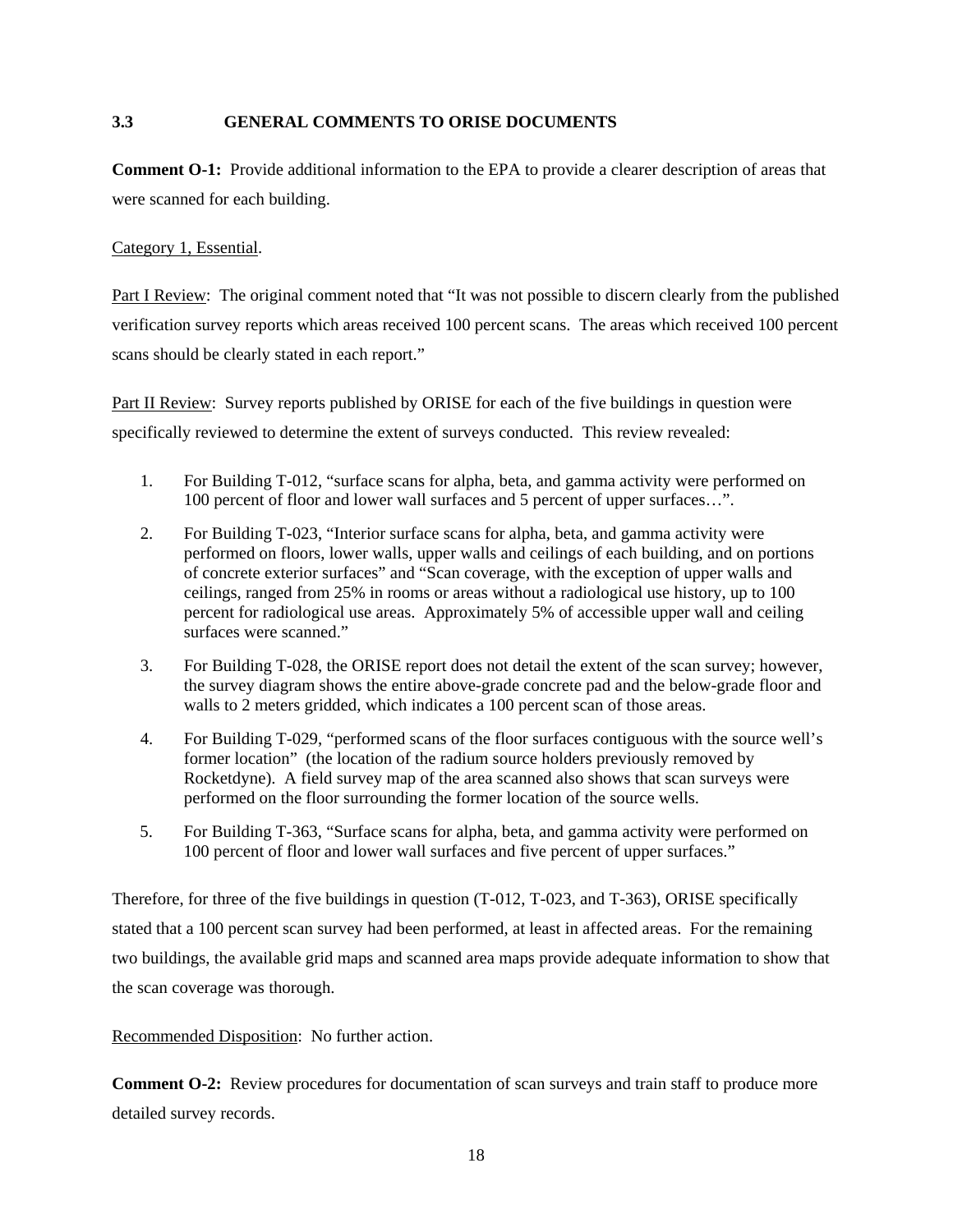Category 3. For future reports only.

Part I Review: The comments are recommendations for future reports.

Part II Review: Not applicable.

Recommended Disposition: No further action.

**Comment O-3:** Provide additional information to EPA, to include scan sensitivity information for each building, for ORISE surveys performed at Rocketdyne.

# Category 1, Essential.

Part I Review: The original comment noted "...scan sensitivity (detection limit, scan rate, and detector efficiency) were not reported in the verification survey reports and were not always included in the supplemental data."

Part II Review: Survey reports published by ORISE were reviewed to identify scan sensitivity information such as detection limit, scan rate, and detector efficiency. This review revealed:

- 1. For Building T-012, specific detection limits and detector efficiencies were recorded, while the scan rate was identified as "passing the probes slowly over the surface".
- 2. For Building T-023, background rates, detector efficiencies, and effective detector surface areas were recorded along with the basic formula used for determining the detection limit; again the scan rate was identified as it was for Building T-012.
- 3. For Building T-028, background rates, detector efficiencies, and effective detector surface areas were recorded; again the scan rate was identified as it was for Building T-012.
- 4. For Building T-029, no scan sensitivity information is recorded.
- 5. For Building T-363, background rates, detector efficiencies, minimum detectable concentrations, and effective detector surface areas were recorded; once again the scan rate was reported as it was for building T-012.

The ORISE survey reports and their attached appendices provide sufficient scan sensitivity information for four of the five buildings in question. The ORISE report for Building T-029 is different from the other reports in that it is a two-page memorandum versus a technical report. The memorandum specifies, by attachment, the locations that were scanned by ORISE. In addition, the sketch of scan locations identifies that the survey instrument used was the same instrument used for surveys of Building T-028 on the same day. Sufficient information is available to determine the scan sensitivity data for all five buildings.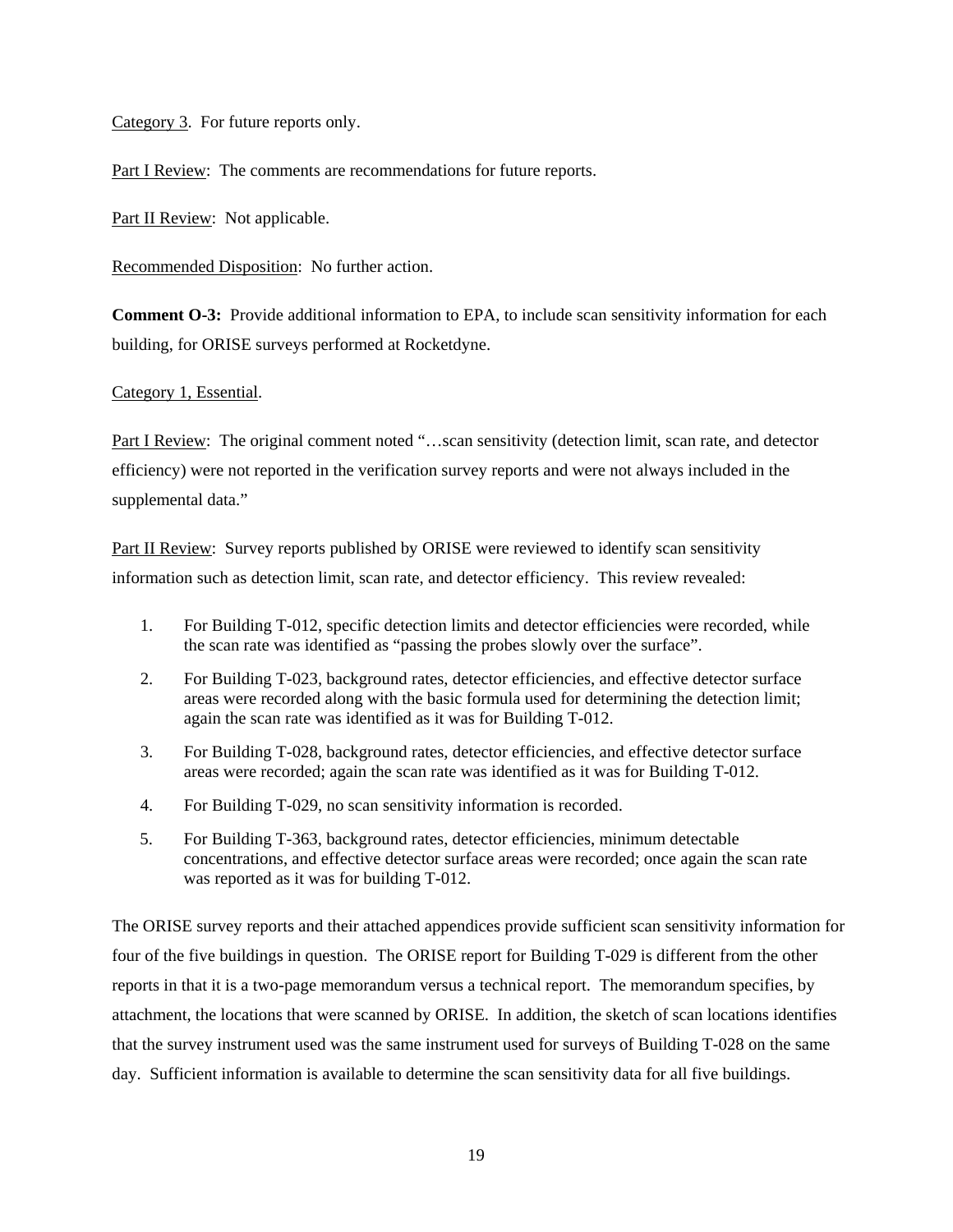**Comment O-4:** Revise survey procedures to include documentation of comparability of fixed surveys and include comparability measurements in future work.

Category 3. For future reports only.

Part I Review: The comments are recommendations for future reports.

Part II Review: Not applicable.

Recommended Disposition: No further action.

# <span id="page-24-0"></span>**3.4 SITE-SPECIFIC COMMENTS TO ORISE DOCUMENTS**

**Comment O-5:** Provide to EPA documentation of the scan survey of Building T-363.

# Category 1, Essential.

Part I Review: The October 1996 ORISE survey report states that "surface scans for alpha, beta, and gamma activity were performed on 100 percent of floor and lower wall surfaces and five percent of upper surfaces using NaI scintillation, gas proportional, and/or ZnS detectors coupled to ratemeters or ratemeter-scalers with audible indicators." The original comment noted that the quality and specific locations of these scans could not be ascertained because the actual scan locations were not documented by grid block.

Part II Review: The supplemental data (field notes) provided by ORISE in 1999 include a sketch of Building T-363 and notes that gamma scans were performed on 100 percent interior and exterior, alpha scans were performed on lower walls, beta scans were performed on lower walls, and alpha and beta scans were performed on the floors. There are no specific locations noted for the 5 percent of upper surfaces. The survey grid map from the 1996 survey report identifies the one location where an elevated beta reading was detected. The survey report goes on to state that the average activity of the  $1-m^2$  grid surrounding the elevated reading was well below the acceptance criteria. Because the grid location of the one elevated reading noted by ORISE is marked on the survey grid map in the 1996 survey report and is clearly identified, no additional detailed grid data are needed.

Recommended Disposition: No further action.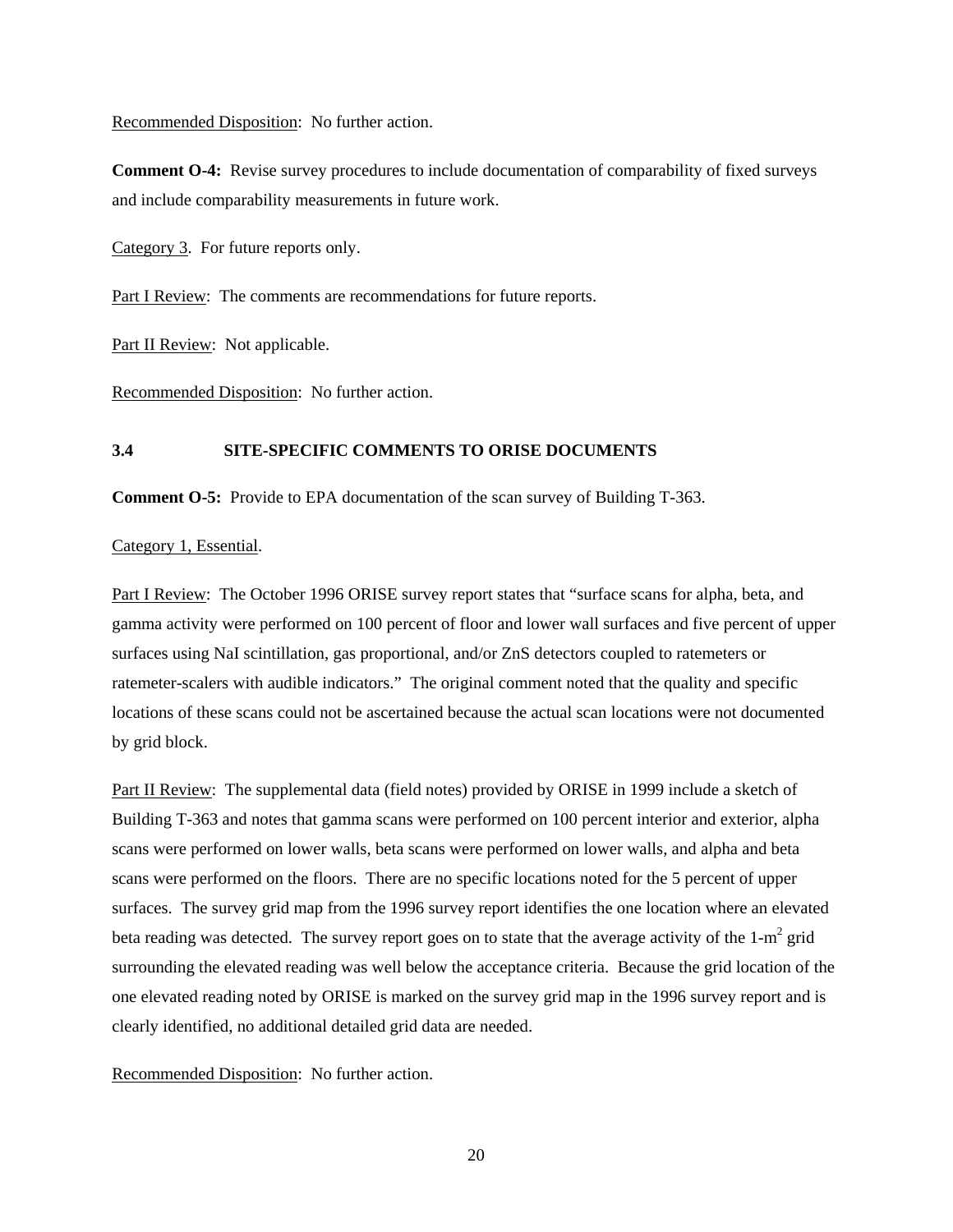**Comment O-6:** Provide documentation to EPA of exposure rate and scan surveys in Building T-028.

Category 1, Essential.

Part I Review: The original comment notes that "based on the surveys executed, the statistical probability that remaining contaminated areas could be undetected remains unacceptably high; therefore, additional surveys of this facility are recommended."

Part II Review: This comment stated that no details were provided on the extent of the surface scans in the original survey data provided by ORISE. Further, the comment noted that surface scans were not documented in the supplemental data package and that exposure rate surveys were also not documented. The ORISE survey report does state that surface scans for alpha, beta, and gamma activity were performed on the concrete slab and below-grade floors, walls, and overhead structures using zinc sulfide (ZnS) scintillation, Geiger-Mueller, and NaI detectors. The survey report goes on to state that "Surface scans of the above-ground concrete slab, below-grade vault, and the stairwell for alpha, beta, and gamma activity did not identify any locations of elevated direct radiation." Review of the survey objectives for Building T-028 indicates ORISE's intent to perform surveys and arrive at an evaluation of cleanup procedures and survey methods used by Rocketdyne. ORISE concluded that Building T-028 met the requirements for release from radiological controls.

Recommended Disposition: No further action.

**Comment O-7:** List the locations that did not receive 100 percent survey coverage for Building T-023.

# Category 1, Essential.

Part I Review: The original comment indicated the expectation for the ORISE survey to perform and report 100 percent surveys.

Part II Review: The ORISE procedure for the survey of Building T-023 states, in part, "The purpose of these verifications is to confirm that remedial actions have been effective in meeting established guidelines and that the documentation accurately and adequately describes the post-remedial action radiological conditions at the site." There was no intent for ORISE to conduct 100 percent surveys. ORISE included in its survey report sketches of the areas surveyed and grid maps showing grid blocks surveyed and the location of single point surveys.

#### Recommended Disposition: No further action.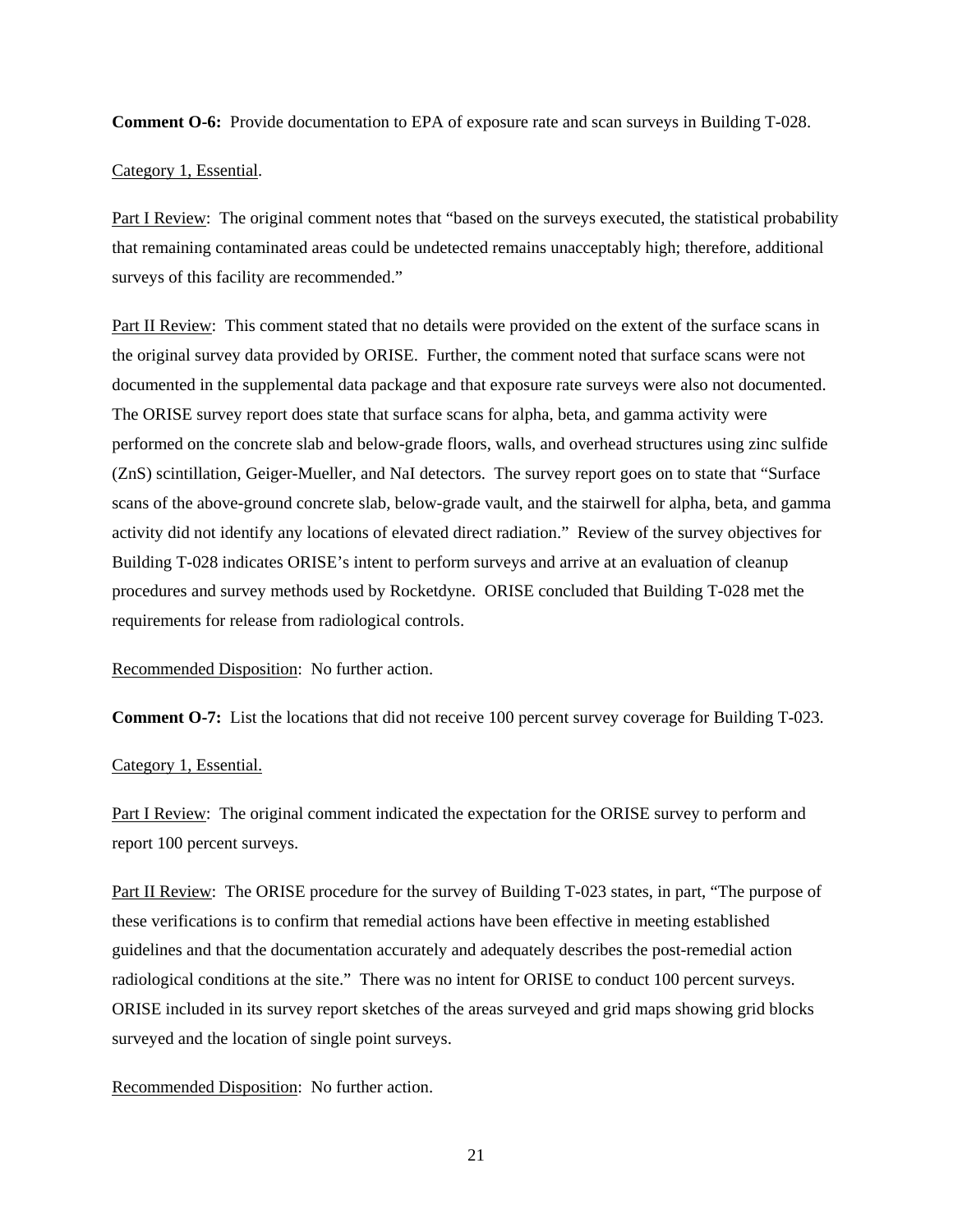# <span id="page-26-0"></span>**4.0 SUMMARY AND RECOMMENDATIONS FOR FUTURE SURVEYS**

Based on reviews of survey procedures and reports, Tetra Tech concludes that Buildings T-012, T-023, T-028, T-029, and T-363 were adequately surveyed and that the surveys were sufficiently documented. No further survey action is considered to be necessary for the five buildings discussed in this report. The acceptability of radiological surveys was based on a review of the practices that were ordinarily used within the industry at the time they were performed. The reviews considered:

- Sensitivity and reliability of the instruments used
- Frequency and rigor of instrument calibration
- Representativeness of sampling locations
- Level of detail
- Correlation between text and data tables
- Adequacy of documentation

Recommendations for future surveys at Rocketdyne are summarized below:

- Survey plans and reports should be detailed regarding how the survey is performed and what the basis is for demonstrating whether results meet established release criteria.
- Survey plans and survey reports should clearly define the release criteria for each COC.
- Instrumentation used and the capabilities of each instrument should be clearly detailed, including both fixed-point and scan sensitivities, when applicable.
- Methods used to evaluate radiological data, including any statistical tests should be clearly detailed.
- If an oversight or verification survey is intended to achieve some specific purpose, such as establishing comparability with earlier surveys, this also should be clearly identified.
- Consider use of data logger equipment to perform outdoor scan and fixed-point surveys.

Tetra Tech considers that implementation of MARSSIM for future radiological surveys will satisfactorily resolve all of the comments and recommendations noted above [\(EPA 2000\).](#page-27-1) In an October 2001 letter to EPA, Rocketdyne stated that all Rocketdyne Final Status Surveys performed since April 1999 have been designed and performed following MARSSIM guidelines.

All of the specific comments to Rocketdyne documents and ORISE documents for Buildings T-012, T-023, T-028, T-029 and T-363 have been reviewed and resolved. No further survey action is considered to be necessary for the five buildings discussed in this report.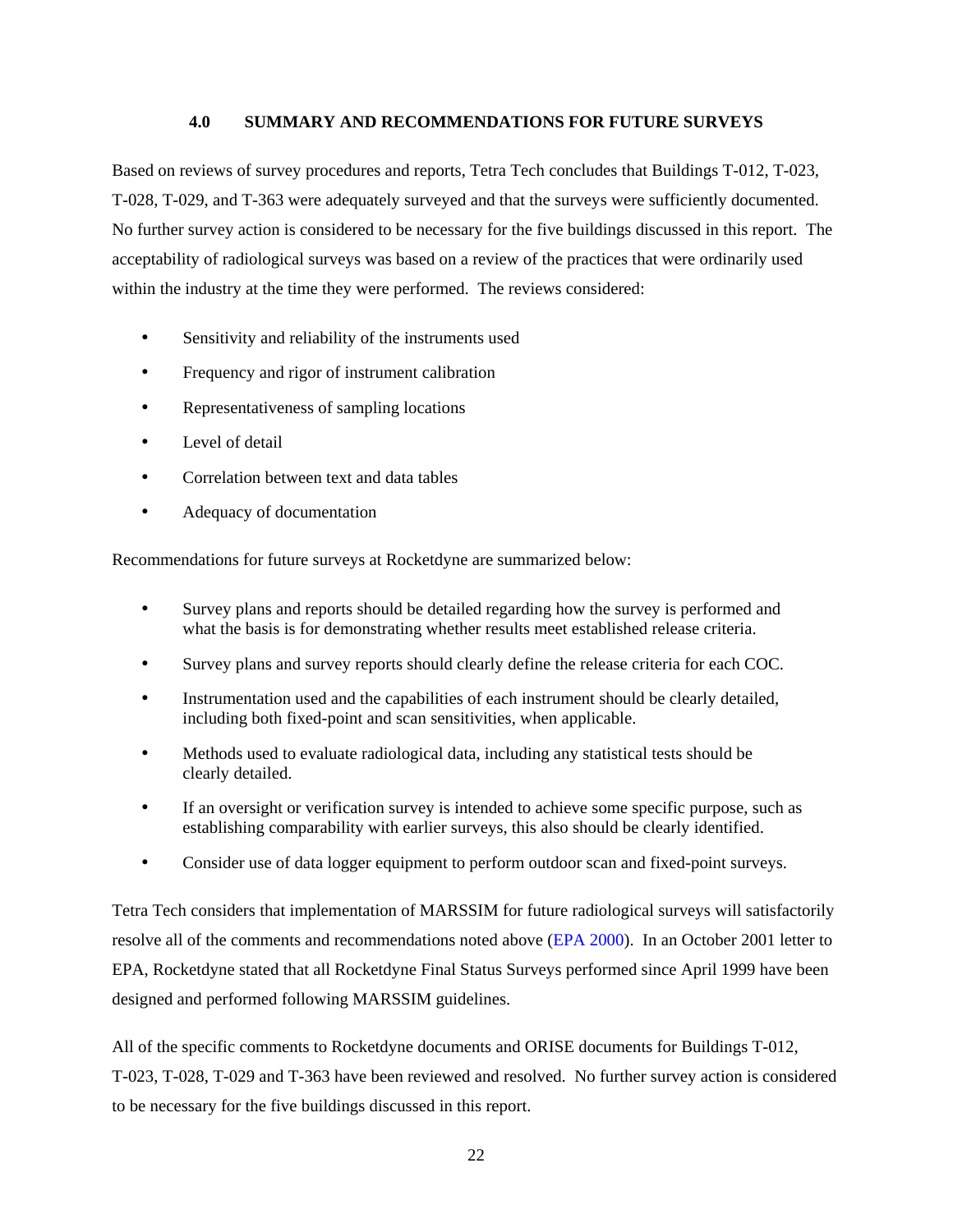#### <span id="page-27-0"></span>**REFERENCES**

- <span id="page-27-1"></span>Boeing-Rocketdyne. 1998. Letter from Phil Rutherford (Boeing-Rocketdyne) to Tom Kelly (U.S. Environmental Protection Agency) Transmitting Rocketdyne Response to Environmental Survey and Site Assessment Program Comments. June 11.
- Department of Health Services (DHS). 1995. Letter from Gerard Wong (DHS) to P.D. Rutherford (Rocketdyne). December 21.
- Gilbert, R.O. 1987. *Statistical Methods for Environmental Pollution Monitoring*. Van Nostrand Reinhold. New York.
- ICF Kaiser. 1993. Current Conditions Report and Draft RCRA Facility Investigation Work Plan, Area IV, SSFL. Part 1, Volume I. October.
- Jamieson, M.L. 1995. "Detection and Quantification Limits of Radiological Field Survey Instrumentation, Technical Basis." MK-Ferguson of Oak Ridge Company. November.
- Oak Ridge Institute for Science and Education (ORISE). 1993. Letter from Timothy J. Vitkus (ORISE) to Anthony F. Kluk (DOE), titled Type A Verification of Building T029 Santa Susana Field Laboratory (SSFL), Rockwell International, Canoga Park, California. February 5.
- ORISE. 1993. "Verification Survey of the Old Conservation Yard, Building T064 Side Yard, and Building T028, SSFL, Rockwell International, Ventura County, California. October.
- ORISE. 1994. Verification Survey of Buildings 005, 023, and 064 SSFL, Rockwell International, Venture County, California. October.
- ORISE. 1995. *Quality Assurance Manual for the Energy/Environment Systems Division Environmental Survey and Site Assessment Program*. January 31.
- ORISE. 1996. Verification Survey of Building T012, SSFL, Rockwell International, Ventura County, California. October.
- ORISE. 1996. Verification Survey of Building T363, SSFL, Rockwell International, Ventura County, California. October.
- ORISE. 1999. Letter from T.J. Vitkus (ORISE) to M. Lopez (DOE OOO) Transmitting Field Data Sheets for Buildings T-012, T-023, T-028, T-029, and T-363. June 17.
- Rocketdyne. 1985. Radiological Survey Plan for SSFL. No. 154SRR000001. September 25.
- Rocketdyne. 1990. Final Decontamination and Radiological Survey of Building T029. No. N704SRR990029. June 28.
- Rocketdyne. 1991. Building T028 Radiological Survey Procedure. No. N704DWP990095. February 28.
- Rocketdyne. 1999. Letter from James Gary Barnes (Rocketdyne) to Tom Kelly (EPA) titled Response to EPA Comments on Rocketdyne's Final Survey Documentation. October 21.